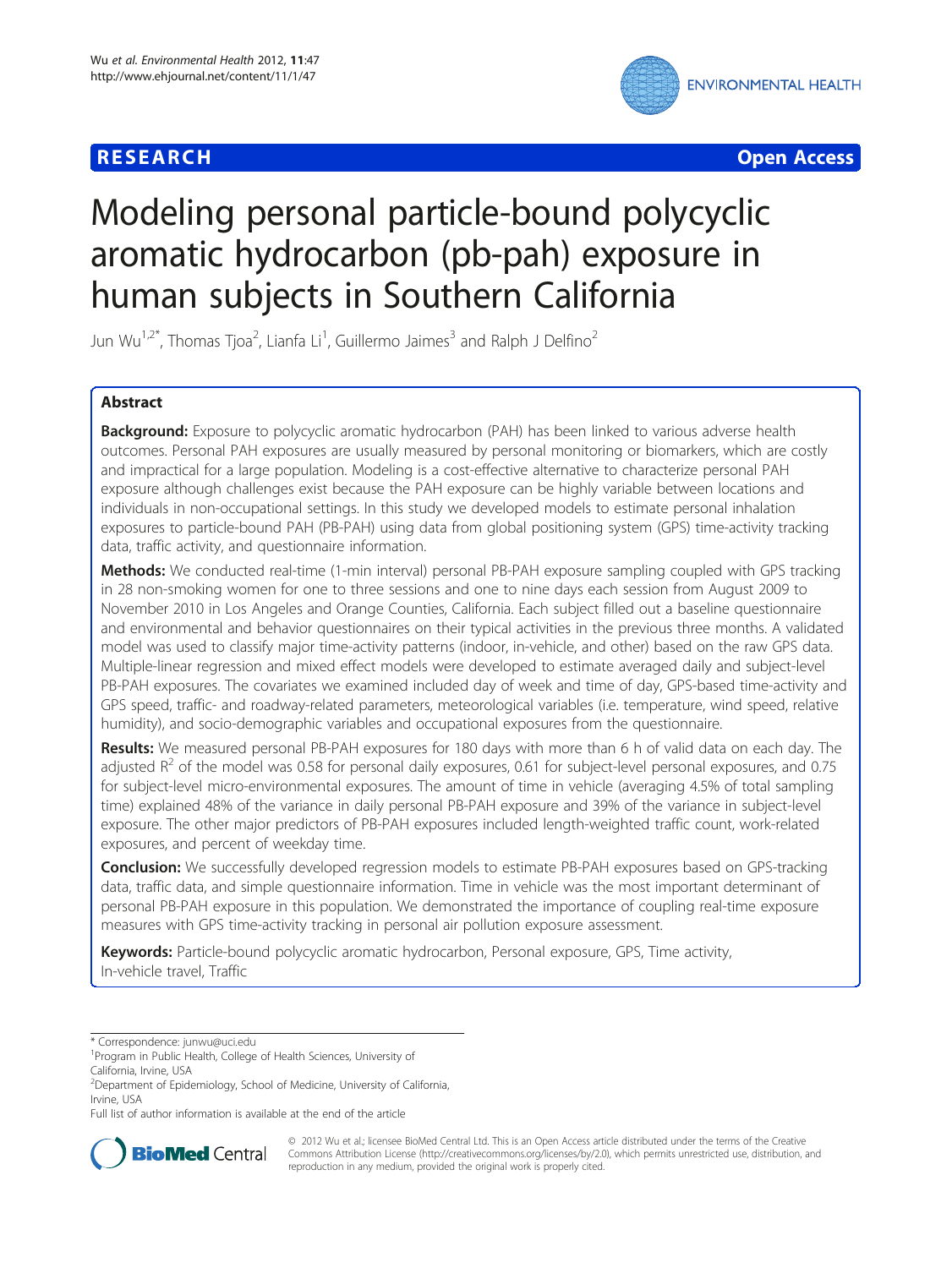## Introduction

Airborne polycyclic aromatic hydrocarbons (PAH) are produced from incomplete combustion of fossil fuels and other organic materials [[1\]](#page-10-0). Major ambient sources include heavy traffic and industry that use coal burning and smelting, while major indoor sources include indoor smoking, use of unvented heating appliances such as wood burning fireplaces and coal burning stoves, and some types of cooking [[2,3\]](#page-10-0). PAH exposures have been associated with increased risks of systemic inflammation [[4\]](#page-10-0), cardiopulmonary mortality [[1,5\]](#page-10-0), lung cancer mortality [\[6,7](#page-10-0)], and adverse pregnancy outcomes (e.g. low birth weight, intrauterine growth retardation, and in-utero fetal death) [[8-](#page-10-0)[12](#page-11-0)].

PAHs are semi-volatile organic compounds and present in both gaseous and particulate phases in the atmosphere, depending on the vapor pressure of each PAH compound. Gas-phase PAHs (mostly low-molecular-weight PAH) may account for the majority of the total PAH mass in the urban atmosphere [\[13-15\]](#page-11-0), but are considered less mutagenic and/or carcinogenic than high-molecular-weight PAHs that are concentrated in the fine and ultrafine particles [\[16\]](#page-11-0). However, a recent Europe study showed that both gas-phase and particle-phase PAHs (PB-PAH) may contribute significantly to lifetime lung cancer risk [\[17\]](#page-11-0).

Inhalation exposure to PAH can be highly variable between locations and individuals [\[2](#page-10-0)]. In epidemiological studies, personal PAH exposures are usually measured through personal monitoring or biomarkers [\[1](#page-10-0)] although personal monitoring or biospecimen collection and analysis is costly and impractical for a large number of subjects. Centrally located monitors have also been used to estimate personal PAH exposure although this approach may underestimate exposure and between-person variability [[18](#page-11-0)]. Another approach is to model PAH exposure based on limited personal or microenvironmental measurements coupled with personal time activity data [[19\]](#page-11-0), which offers a cost-effective means of estimating personal exposures without the logistical difficulties of personal or biomarker sampling.

The modeling of personal exposure to PAH has primarily focused on occupational exposures that tend to come from a single dominant PAH source and at work places only [[20](#page-11-0)]. Challenges exist in modeling personal exposure in non-occupational settings because the PAH exposures may occur at different microenvironments (e.g. outdoor, indoor, and in-vehicle) and from multiple sources (e.g. traffic, industry, smoking, and cooking). Aquilina et al. (2010) developed and compared different models to estimate nonoccupational personal exposure to PB-PAH. However, their study relied heavily on detailed questionnaire data on activities such as solvent use, particle generation, smoking (e.g. the number of smokers, number of cigarettes smoked, indoors or outdoors, and at which distance from the sampler

these were smoked), ventilation modes at home, possible PAH sources in the garage, as well as indoor/outdoor locations and distance to the road. Although such detailed information is helpful in exposure estimates, it creates tremendous subject burden in epidemiological studies. Furthermore, similar to most of the previous studies on personal exposure modeling, the subjects' time-location patterns were recorded on diaries [\[19\]](#page-11-0), which may be limited by accuracy of recall, reliability, and compliance [[21](#page-11-0)]. Recently, new techniques have been used to collect timelocation data, such as the use of portable global positioning system (GPS) devices to track people's time-location [[21,22\]](#page-11-0). However, GPS tracking has seldom been used in personal exposure modeling, likely due to the difficulty of analyzing the large amount of GPS data [[23](#page-11-0)].

For personal PB-PAH measurements, most of the previous studies have collected PB-PAHs on pre-baked filters [[19,24,25\]](#page-11-0). This sampling approach has the advantage of measuring the integrated mass of different PB-PAH species, but it does not quantify exposures at a high spatial and temporal resolution. Some studies have measured real-time PB-PAH with a diameter below 1 μm in specific micro-environments (e.g. ambient outdoor, indoor, and invehicle) using the photoelectric aerosol sensor (PAS, Eco-Chem Analytics, League City, TX) [\[26-29\]](#page-11-0). The PAS employs photo-ionization by mean of ultraviolet light; positively charged particles are collected on a filter, generating a current that is measured by an electrometer [[30](#page-11-0)]. Field studies have shown that there is a nearly linear relationship between the PAS signal and PAH levels measured in samples of particles filtered from ambient air [[26](#page-11-0), [31-33\]](#page-11-0). The PAS has the advantages of ease of data collection, real-time sampling, and relatively low costs compared to the methods that rely on the chemical analysis of airborne particulate matter. However, the PAS sampler only measures total PB-PAH and not individual PB-PAH species (e.g. benzo[a]pyrene and other carcinogenic compounds). Particles containing the same total mass of PAH may produce different photoemissions signals since the contribution of individual PAH to the total photoemission signal may not be directly proportional to their concentration on the particles [[34](#page-11-0)]. For example, particles coated with benzo[a]pyrene produce strong photoemissions signals, while particles coated with chrysene are not easily photoionized [\[34\]](#page-11-0). Furthermore, although the PAS has been developed for PB-PAH measurements, the PAS signals can also be correlated to other traffic-related compounds like soot and elemental carbon [\[35](#page-11-0)] since the PAS works on the principle of photoionization rather than the chromatography-mass spectrometry procedures. Because of the potential limitation above, the PAS was described as a semi-quantitative tool for PB-PAH estimation [[36](#page-11-0)]. However, no better instruments were available that can measure real-time personal PB-PAH exposures in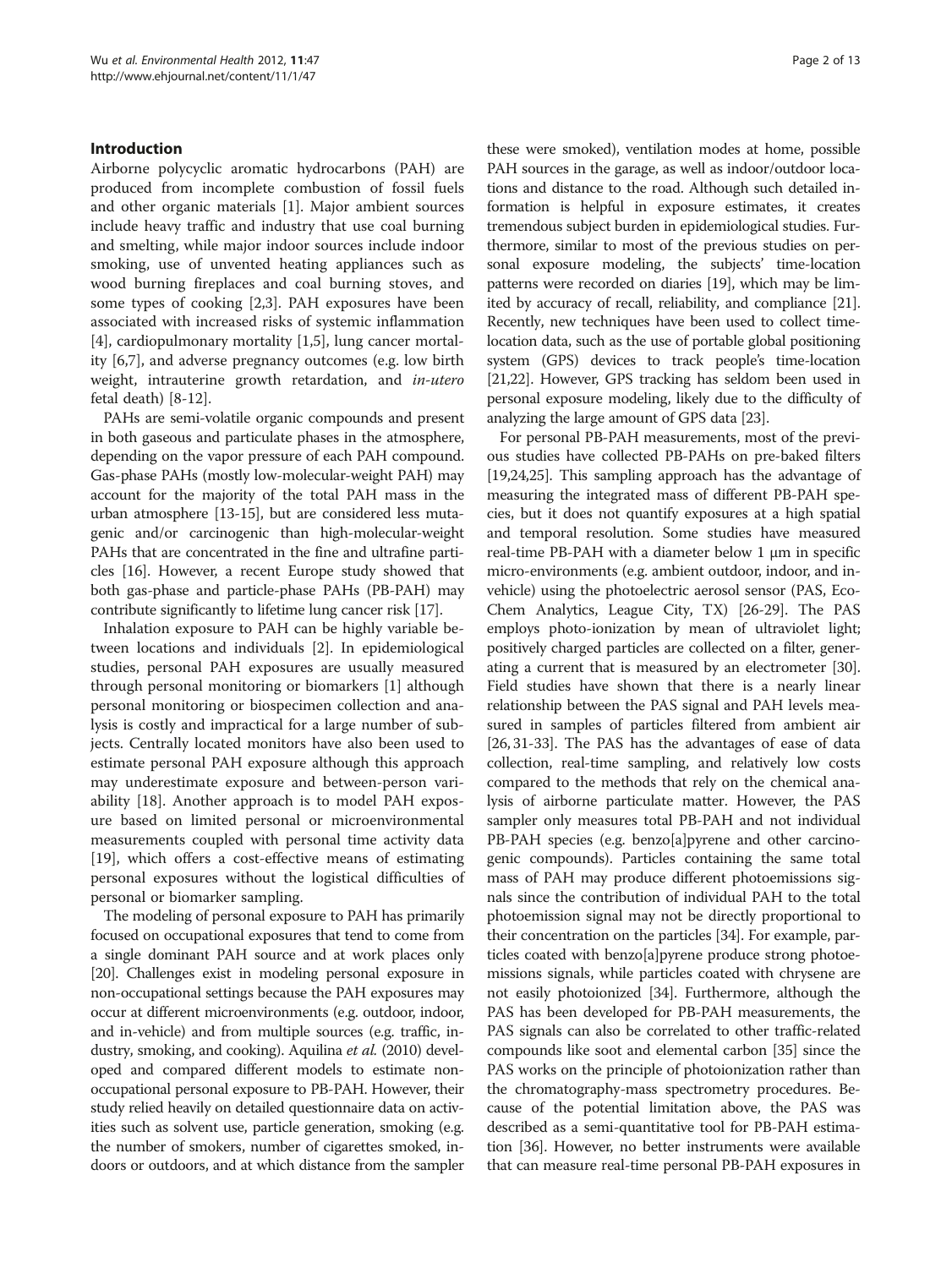human subjects. Finally, most of the previous studies with real-time PB-PAH measurements focused on microenvironmental exposure rather than personal exposure. This is likely due to the limited battery life (4–6 h) of the portable PAS device [[37\]](#page-11-0). The short battery life can be circumvented by replacing the original battery with a longer lasting battery.

The main aim of this study was to advance our understanding of the causes and magnitude of exposures to PB-PAH by major time-activity patterns of human subjects and develop models to estimate personal PB-PAH exposures through information that can be easily collected using GPS tracking. While there are several other sources of PB-PAH in southern California, we focused on personal PB-PAH exposures due to traffic-related sources among human subjects. No gas-phase PAH was examined in this study. The target of the present study, Los Angeles Metropolitan area in Southern California, has been one of the most polluted places in the country [[38\]](#page-11-0). The urban core of the area (Los Angeles-Long Beach-Santa Ana) had a population density of 2,702 inhabitants per  $km^2$  [[39\]](#page-11-0), encompasses the nation's largest marine port complex [[40](#page-11-0)], and has six major commuter and truck transport freeways. The 15 million registered on-road vehicles in the greater Los Angeles Basin are among the largest contributors to fresh emissions of PB-PAHs [[13](#page-11-0)].

# Methods

# Subjects recruitment

This study was embedded in an air pollution and pregnancy outcome study funded by the National Institute of Environmental Health Sciences. We recruited 92 pregnant women in Los Angeles or Orange Counties of southern California in 2009–2010. The subjects were enrolled before 20 weeks of gestation at two hospitals (Long Beach Memorial Medical Center and the University of California, Irvine Medical Center). Eligible subjects were 18 years of age or older, nonsmokers and experiencing low-risk pregnancies (e.g. excluding those with illegal drug use, alcohol abuse, hypertension or diabetes before pregnancy). The study protocol and material were approved by the University of California, Irvine Institutional Review Board for biomedical research.

# Sampling methods

Among the 92 subjects, 28 women participated in the personal PB-PAH exposure sampling coupled with GPS time-activity tracking for one to three times and one to nine days each time from August 2009 to November 2010. The sampling was performed either during the pregnancy or after the women delivered the baby. The subjects carried a compact (3-lbs) PAS 2000CE sampler (EcoChem Analytics, League City, TX) in a backpack

with a GlobalSat DG-100 GPS device (approximately 227 g) during waking hours. The PAS samplers were set to sample every 20 s and output the average concentration of three readings in one minute. The battery life of the PAS was extended from the original 4–6 h to approximately 16 h by re-engineering the battery of the device by the EME Systems (Berkeley, CA). The participants were instructed to leave the device plugged in while at home to charge the PAS and the GPS device. The charging cord was set up by our research staff in a central location in the home away from obvious sources of smoke (e.g. away from the stove or areas where candles were lit). The PAS samplers were factory calibrated before use. The PAS had a detection limit of approximately 1 ng/m<sup>3</sup> and a measurement range of 0– 4000 ng/m<sup>3</sup> . The sensitivity of the PAS was around 1 ng/m<sup>3</sup> for 1 femtoamp – the raw signal the PAS measures. The DG-100 has been demonstrated as a reliable GPS device in tracking time-locations of human subjects [[41\]](#page-11-0). The PAS sampler was synchronized with the time of the GPS device. The PAS was set to sample every one minute, while the GPS device recorded every 15-s.

In addition to the personal exposure monitoring, each subject filled out a baseline questionnaire on demographic and socioeconomic information, including age, race/ethnicity, reproductive history, height and weight before pregnancy, education, annual household income, marital status, and primary language spoken at home. Furthermore, the subjects were administered a questionnaire right before each personal-exposure sampling session on the major environmental and behavior patterns that may influence their exposure to PB-PAH in the past three months of the interview day. This environmental and behavior questions collected information on home location, housing characteristics (e.g. house age, gas stove used in cooking, use of air conditioning, gas heaters), work locations, and transportation means from home to work and back. To reduce the burden to the subjects, we did not ask subjects to keep a log of the time spent in each microenvironment, opting instead for more accurate GPS methods.

# Time-location classification

The GPS latitude and longitude coordinates were transformed to North American Datum (NAD) 83 and Zone 11 N projection. We then classified the GPS points into three major time-activity categories: indoor, in-vehicle travel, and other using the automated method we describe elsewhere [[23](#page-11-0)]. We examined the model performance using sensitivity [the ability of the model to identify specific cases: true positive estimation/(true positive estimation + false negative estimation)], specificity [the ability of the model to identify non-cases: true negative estimation/ (true negative estimation + false positive estimation)], and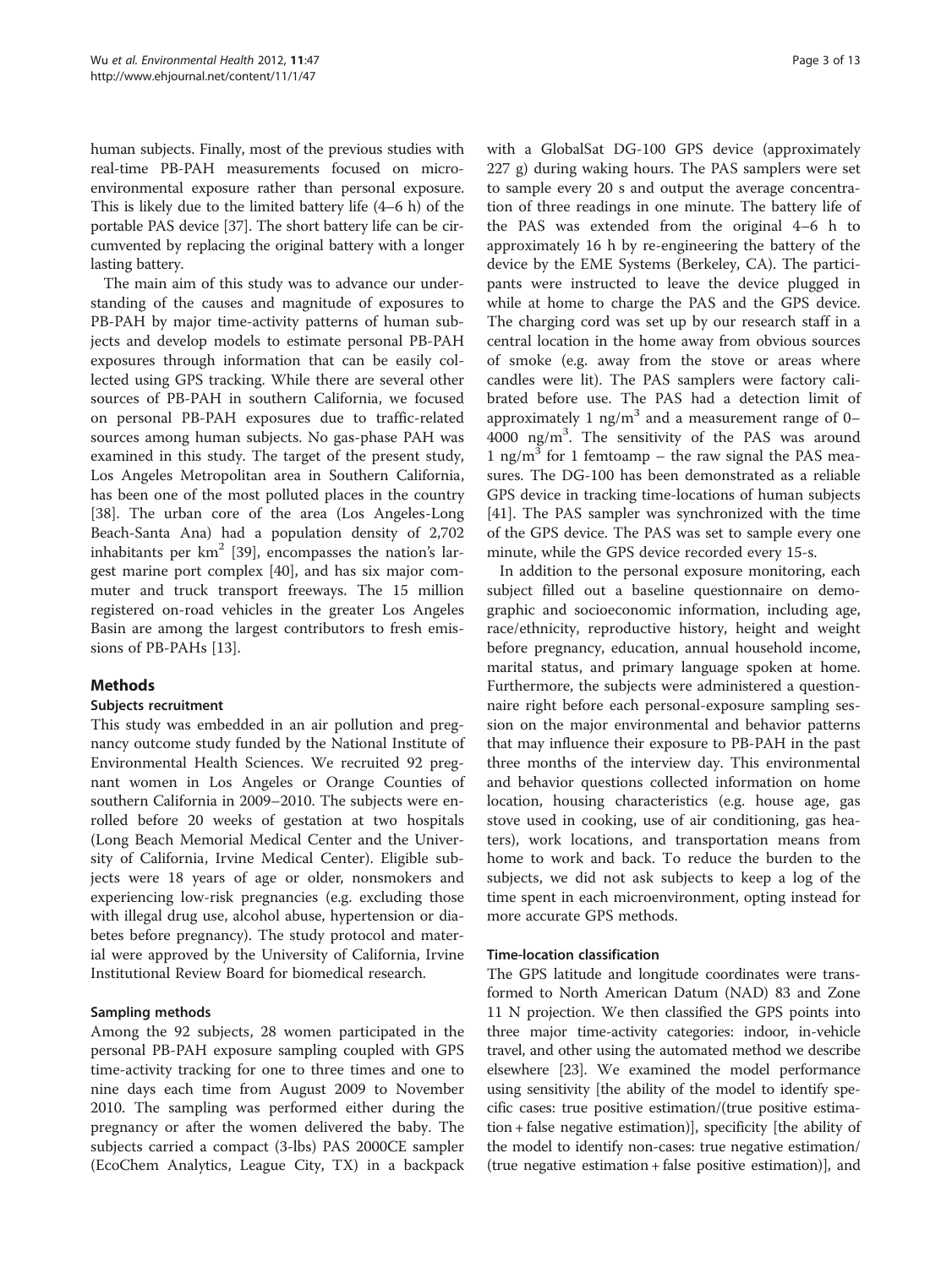precision [the proportion of predicted cases that are correctly real cases: true positive estimation/(true positive estimation + false positive estimation)]. With good-quality training and validation data, we reported that the model had 94.8% sensitivity, 82.6% specificity, and 98.2% precision in identifying indoor GPS points, and 87.8% sensitivity, 99.5% specificity, and 89.1% precision in identifying invehicle travel points, respectively [[23](#page-11-0)]. We grouped the outdoor static and outdoor walking categories from the model output into the "other" category since we found substantial uncertainty in classifying these two activity categories. Next, we counted the number of each timeactivity categories (based on the 15-s data) in one minute and assigned the category with the highest count to the 1 min time-activity classification. Accordingly, the coordinates, speed, and altitude were also averaged at a one minute interval. Finally we linked the GPS-based timeactivity classification with the PB-PAH exposures by subject, and date and time of the measurements.

## Data quality assurance

First, we overlaid the GPS points with roadway data in ArcGIS (ESRI, Redlands, CA) and visually checked the model-estimated in-vehicle travel points. We obtained a total of 195,232 min of valid PB-PAH exposure data. A total of 2305 records from three subjects were removed since they were likely misclassified as in-vehicle travel (i.e. clustering of GPS points with no apparent pattern of invehicle travel); 99.1% of the removed data came from one subject who lived in a big gated apartment complex and our time-activity classification model may have misclassified outdoor walking to in-vehicle travel. We found five 1 min indoor concentrations above 1000 ng/ $m<sup>3</sup>$  in three subjects, which were likely caused by measurement noise or exposure to indoor sources such as environmental tobacco smoking (ETS) or cooking (e.g. grill or barbecue). The five points were excluded from the analysis since we focused on PB-PAH exposures from traffic-related sources and did not administer detailed time-activity logs to identify indoor activities. Further, we examined the completeness of the data based on the number of 1-min PB-PAH measurements on each day. The incomplete days of data were mostly likely caused by the subject non-compliance (e.g. they forgot to charge the battery) and the battery failure of the PAS sampler (one subject-session) and the GPS device (three subject-sessions). Finally, we excluded 3.7% of the data ( $N = 7260$  min) that lasted for less than 6 h on a particular day (range 1 to 357 min).

#### Co-variables

We examined seven major groups of variables, including time-activity patterns (either the modeled value or using GPS-based speed as a proxy for in-vehicle travel), roadway and traffic covariates, meteorological parameters, day of

week and time of day, subject's vehicle information, demographic and socioeconomic variables, and occupational exposure. These variables were selected because they directly or indirectly reflected the strength of emissions, subject's proximity to the sources, potential source reduction (e.g. newer vehicles likely have lower air exchange rates and reduced PB-PAH penetrated from outside), and the impact of meteorology on the air quality.

We obtained roadway data for the study region from the ESRI StreetMap™ North America 9.3 ([http://www.](http://www.esri.com) [esri.com\)](http://www.esri.com). This dataset was bundled with ArcGIS software products and included 2003 TeleAtlas® street data rather than the less-accurate TIGER 2000-based street data [[42\]](#page-11-0). We obtained the 2002 annual average daily traffic (AADT) count data from the California Department of Transportation (Caltrans) with continuous coverage of total traffic counts on freeways, highways, and major arterial roads. AADT was produced by Caltrans staff based on a combination of measurements and modeled values as an alternative to limited traffic counts. Traffic density was calculated using the Kernel Density function of Spatial Analyst in ArcInfo GIS 9.1 (ESRI, Redlands, CA). Previous measurement studies indicated that ultrafine particles (UFP) and carbon monoxide dropped to near-background levels at 200 m downwind from major roadways during daytime hours (10 AM – 6 PM) [[43\]](#page-11-0) and up to 2000 m downwind during presunrise hours  $(4:00 - 7:30 \text{ AM})$  [\[44](#page-11-0)]. There is no perfect cut point to define the size of a traffic influenced zone due to changes in roadway pollution dispersion depending on time of the day and atmospheric stability. In this study, traffic density was calculated at a 20x20 m resolution using a search radius of 300 m and 500 m. A smooth curved surface of traffic volume was fitted over each road segment using adapted quadratic kernel function; the value was greatest on the road, diminished as it moved away from the road, and reached zero at the search radius distance from the road (perpendicular distance). We also calculated length-weighted AADT  $(i.e. \sum (AADT * roadway length) / \sum (roadway length))$ within 500 m of each sampling point and assigned the type of roadway (i.e. freeway and highways vs. other streets) and the distance to the nearest roadway to each point.

Ambient hourly wind speed, temperature, relative humidity, and precipitation were obtained from the nearest weather monitoring stations operated by the National Weather Service. Since little variability was observed in the precipitation data on the sampling days, the precipitation variable was excluded from further analysis. We classified day of week by weekday and weekend, time of day by daytime (6 AM  $-$  7 PM) and night time (7 PM  $-$ 6 AM), and by rush hours (6–8 AM and 4–7 PM) and non-rush hours (all other times). We calculated the percentage of PB-PAH data that were collected during the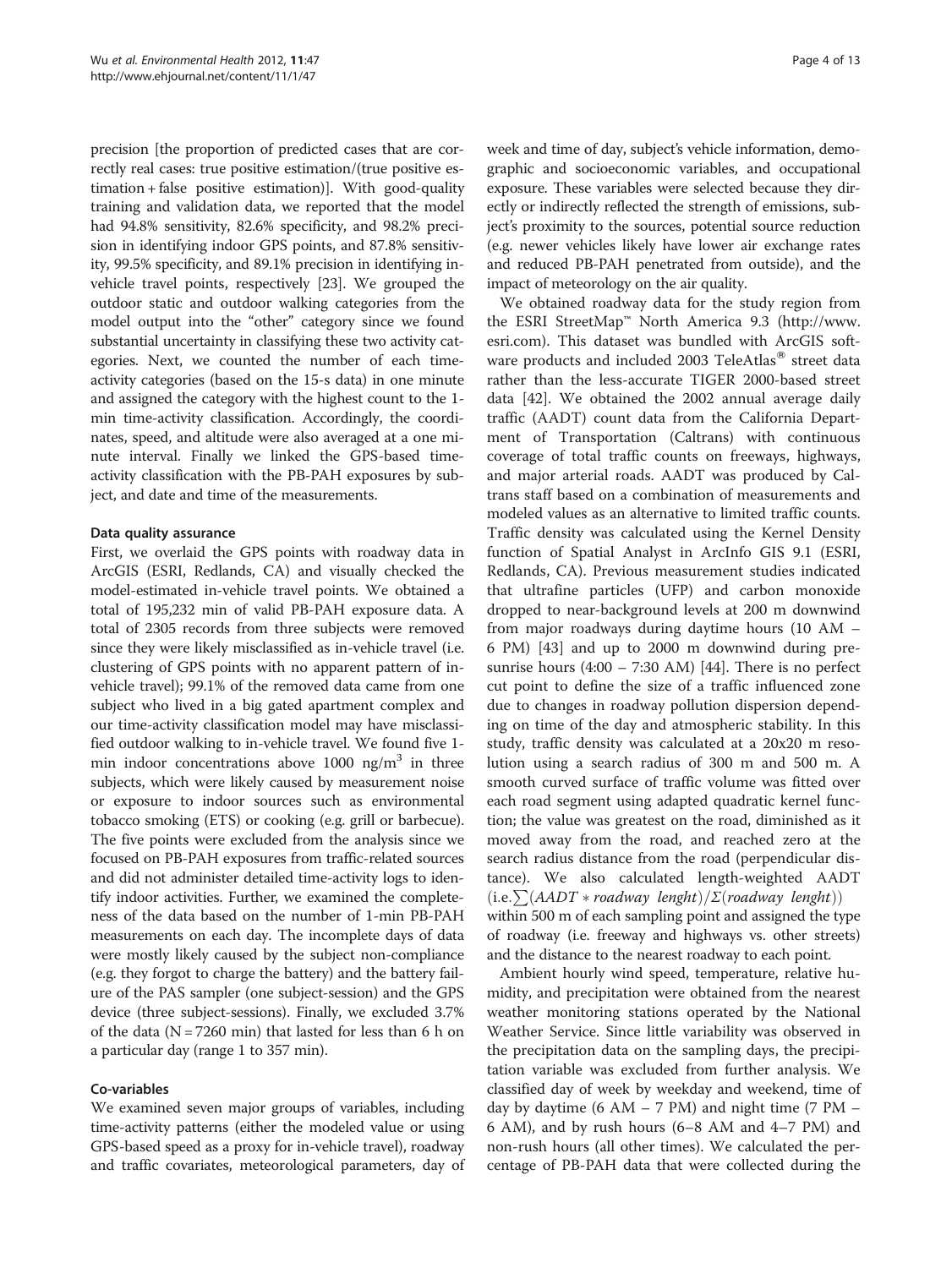weekday, daytime, rush hours, indoors, and while invehicles separately by person-day and by person. We also examined the impact of the subjects' socioeconomic status (i.e. household income and language spoke at home), which may directly influence the subjects' behavior patterns and subsequently their proximity to emission sources. Furthermore, we looked at housing characteristics, vehicle type and mileage, pregnancy status, working status, and occupational exposure to traffic-related pollutants. Due to the limited number of subjects who reported occupational exposure, we consolidated positive answers to work-related exposure by including working around a parking garage, kiosk, auto shop, buses, trucks, or heavy traffic, or driving a car/ bus/truck during the work day.

#### Data analysis and model development

We analyzed the data and developed models using SAS v9.2 (SAS Institute Inc., Cary, NC). We treated the following as continuous variables in the models: GPS speed and altitude, AADT on the nearest road, length-weighted AADT, traffic density, the percentage of weekday, daytime, time in rush hour, time indoors, time in-vehicles, and ambient meteorological parameters (temperature, wind speed, and relative humidity). Here the GPS speed was the speed recorded by the GPS device, which reflected the moving speed of a subject. The following parameters were treated as categorical variables in the models: day of week, age, household income, language spoken at home, rented vs. owned home, cooking stove (gas vs. electric), vehicle type (Asian vs. German vs. U.S. manufactures), mileage  $(>100,000$  miles vs. ≤100,000 miles), roadway type (freeway and highway vs. others), pregnancy status (yes/no), working status (yes/no), and occupational exposure to traffic-related pollutant (yes/no).

Summary statistics were computed for minute-level data and data at different averaging periods (e.g. personday and the subject's entire sampling set). We decided to develop predictive models for each subject's daily exposure and exposure across all of their sampling sessions (1–3 sessions and 1–9 days per session) since there were significant temporal and spatial autocorrelation in the minute-level data. More importantly, daily and longerterm exposures are expected to be more meaningful than minute-level data in most epidemiological studies focusing on health outcomes that are chronic (e.g. cancer), sub-chronic (pregnancy outcomes), or even acute (e.g. daily asthma morbidity). The PB-PAH exposures were time-averaged or time-weighted by three methods: 1) by subject and day of measurements; 2) by subject and time activity categories (i.e. indoor, in-vehicle, and other) across all the sampling sessions; and 3) by subject across all the entire sampling sessions. For each of the averaging methods, the continuous covariates were also

averaged accordingly. For the categorical variables, we matched the session-specific data (e.g. rented vs. owned home, cooking stove, pregnant and working status, and occupational exposure) to PB-PAH exposures by subject and session of measurement. For averaged PB-PAH exposures across all the sampling sessions, we assigned the categorical variables collected at baseline of the first sampling session; sensitivity analysis showed that the inclusion of these variables collected at different sessions (if available) had little influence on the results.

We developed multiple linear regression models to predict average personal daily PB-PAH exposures and subject-level average PB-PAH exposure (total and by time-activity categories). We also fitted a linear mixed effect model with a random intercept and random slope for each subject to account for subject-specific variations in daily PB-PAH exposures. We applied the square root function to transform the daily and subject-level exposures to a normal distribution. Scatter plots were used to examine the linear or non-linear relationship between the square-root transformed PB-PAH exposure and the covariates. An apparent non-linear relationship was identified for GPS speed, thus the square root of speed was used in the model because it was more linearly correlated with PB-PAH (Additional file [1](#page-10-0): Figure S1). For model development, we first examined the correlation of each variable with daily PB-PAH concentrations. A variable was dropped from further analysis if the absolute correlation coefficient with the measured concentrations was less than 0.10. Highly correlated variables ( $r \ge 0.8$ ) were examined separately in the model. We used the LASSO method of variable selection [[45\]](#page-11-0) in the SAS GLMSELECT procedure to select the best-fit model. The covariate combination with the maximum  $\mathbb{R}^2$  or minimum Akaike's information criterion (AIC) was selected as optimal inputs in the model. The models selected were further checked by the variance inflation factor statistics (VIF) to assess potential colinearity.

# Results

#### Pollutant concentrations

We collected 180 person-days  $(N = 185,662 \text{ min})$  of realtime PB-PAH exposure data with valid GPS time-activity classification. The geometric mean of PB-PAH exposure per subject was 9.3  $\text{ng/m}^3$  with a standard deviation of 1.9 ng/m3 . The raw PB-PAH exposures were highly skewed to the right for minute-level exposure (skewness = 8.76), and somewhat skewed for daily exposure (skewness = 1.74) and subject-level exposure (skewness = 1.10) (Additional file [1:](#page-10-0) Table S1). The square root transformation gave a more normal distribution that the log transformation (Additional file [1:](#page-10-0) Table S1). Among the 28 subjects, 22 of them had more than one day of measurements (range 2 to 22 days) (Table [1\)](#page-5-0). We observed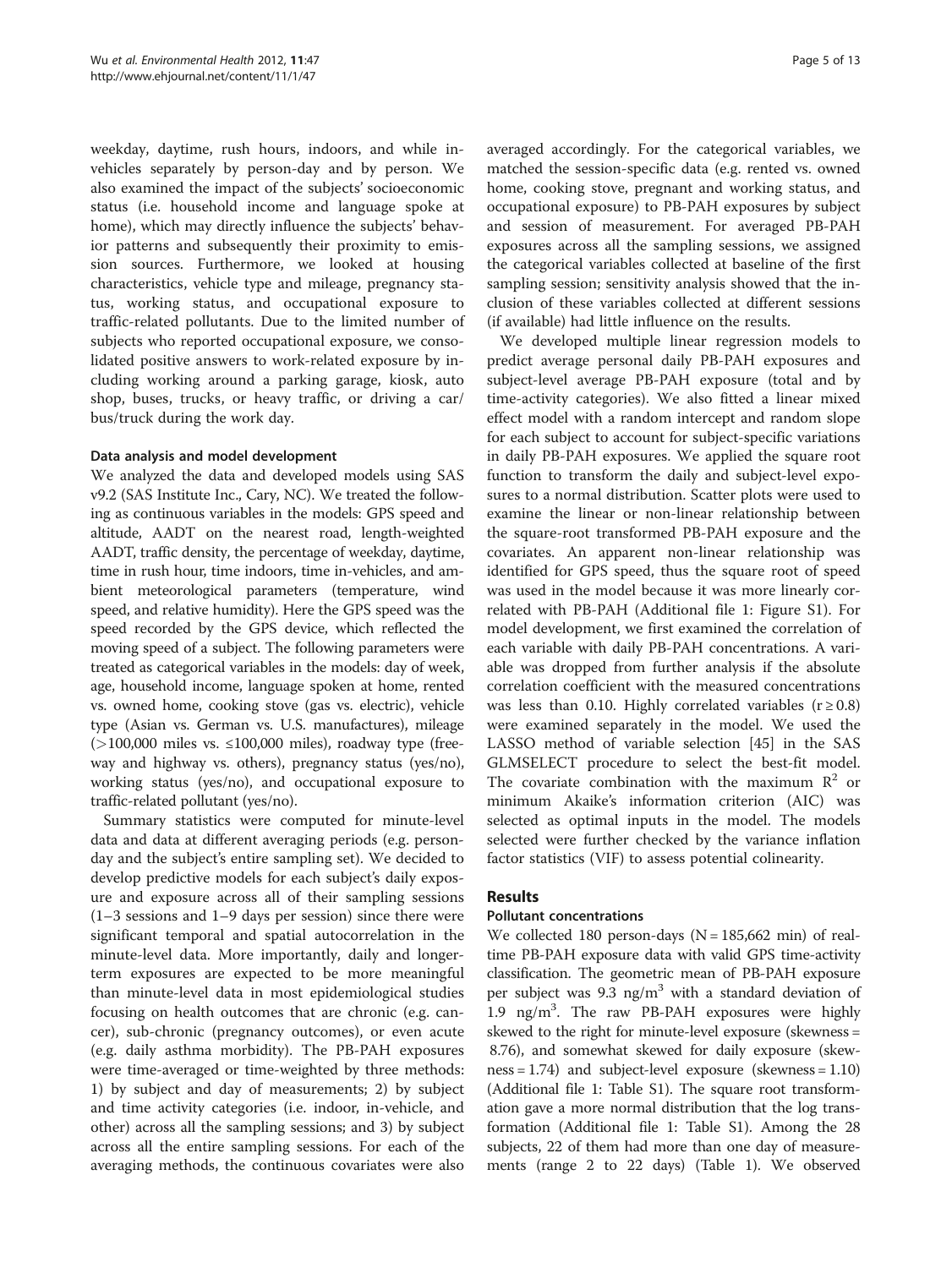# <span id="page-5-0"></span>Table 1 Subject information and subject-level average exposure of PB-PAH (ng/m<sup>3</sup>) across all the sampling sessions

|                                                    |                                                                               | N(%)        | Arithmetic mean(STD <sup>a</sup> ) | Geometric mean (STD <sup>a</sup> ) P-value <sup>b</sup> |      | Range        |
|----------------------------------------------------|-------------------------------------------------------------------------------|-------------|------------------------------------|---------------------------------------------------------|------|--------------|
| Overall                                            |                                                                               | 28 (100.0%) | 11.0(6.2)                          | 9.3(1.9)                                                |      | 1.7-29.9     |
| Complete days of<br>measurements ( $\geq$ 6 h/day) | 1 day                                                                         | 6 (21.4%)   | 8.1(6.5)                           | 5.7(2.7)                                                | 0.17 | $1.7 - 15.4$ |
|                                                    | 2-5 days                                                                      | 8 (28.6%)   | 13.5(7.3)                          | 12.2(1.6)                                               |      | 6.6-29.9     |
|                                                    | 6-9 days                                                                      | 8 (28.6%)   | 11.3(6.7)                          | 9.9(1.7)                                                |      | $4.6 - 24.3$ |
|                                                    | $\geq$ 10 days                                                                | 6(21.4%)    | 10.2(3.2)                          | 9.8(1.5)                                                |      | 4.4-13.2     |
| Age                                                | 18-29                                                                         | 15 (53.6%)  | 10.5(6.9)                          | 8.4(2.1)                                                | 0.40 | 1.7-29.9     |
|                                                    | 30-38                                                                         | 13 (46.4%)  | 11.5(5.6)                          | 10.4(1.7)                                               |      | 4.4-24.3     |
| Race/Ethnicity                                     | Asian                                                                         | 6(21.4%)    | 11.7(4.7)                          | 10.8(1.7)                                               | 0.42 | 4.4-15.8     |
|                                                    | Hispanic                                                                      | 13 (46.4%)  | 10.6(7.3)                          | 8.4(2.2)                                                |      | 1.7-29.9     |
|                                                    | Non-Hispanic White                                                            | 6(21.4%)    | 13.4(6.2)                          | 12.4(1.6)                                               |      | $6.6 - 24.3$ |
|                                                    | Other                                                                         | 3(10.7%)    | 6.2(1.6)                           | 6.2(1.3)                                                |      | $4.6 - 7.7$  |
| Income                                             | Low $(<$ \$50 k/year)                                                         | 15 (53.6%)  | 10.7(5.6)                          | 9.3(1.9)                                                | 1.00 | $1.7 - 24.3$ |
|                                                    | High $(\geq$ \$50 k/year)                                                     | 13 (46.4%)  | 11.3(7.2)                          | 9.3(2.0)                                                |      | 2.4-29.9     |
| Speaking English at home                           | No                                                                            | 11 (39.3%)  | 12.5(4.9)                          | 11.9(1.4)                                               | 0.11 | $6.6 - 24.3$ |
|                                                    | Yes                                                                           | 17 (60.7%)  | 10.0(7.0)                          | 8.0(2.1)                                                |      | 1.7-29.9     |
| Worker                                             | No                                                                            | 11 (39.3%)  | 9.2(5.0)                           | 7.6(2.1)                                                | 0.19 | $1.7 - 15.8$ |
|                                                    | Yes                                                                           | 17 (60.7%)  | 12.2(6.8)                          | 10.6(1.8)                                               |      | 2.8-29.9     |
| Had work-related exposure                          | No                                                                            | 23(82.1%)   | 10.1(6.0)                          | 8.5(1.9)                                                | 0.10 | 1.7-29.9     |
| to traffic pollutants <sup>c</sup>                 | Yes                                                                           | 5(17.9%)    | 15.2(6.1)                          | 14.3(1.5)                                               |      | $7.7 - 24.3$ |
| Indoor time                                        | < 90.7%                                                                       | 14 (50%)    | 11.9(7.9)                          | 9.5(2.2)                                                | 0.91 | 1.7-29.9     |
|                                                    | ≥90.7%                                                                        | 14 (50%)    | 10.1(4.1)                          | 9.2(1.7)                                                |      | $2.4 - 16.3$ |
| In-vehicle time                                    | $<3.8\%$                                                                      | 14 (50%)    | 9.3(5.2)                           | 7.6(2.1)                                                | 0.11 | $1.7 - 16.3$ |
|                                                    | 23.8%                                                                         | 14 (50%)    | 12.6(6.9)                          | 11.3(1.6)                                               |      | 4.6-29.9     |
| Weekday                                            | <72.9%                                                                        | 14 (50%)    | 9.9(7.5)                           | 7.6(2.2)                                                | 0.09 | 1.7-29.9     |
|                                                    | ≥72.9%                                                                        | 14 (50%)    | 12.1(4.7)                          | 11.4(1.4)                                               |      | $6.6 - 24.3$ |
| Daytime                                            | $<$ 54.1%                                                                     | 14 (50%)    | 10.7(6.8)                          | 9.1(1.9)                                                | 0.85 | 2.4-29.9     |
|                                                    | ≥54.1%                                                                        | 14 (50%)    | 11.3(5.9)                          | 9.6(2.0)                                                |      | $1.7 - 24.3$ |
| Time in rush hour                                  | $<$ 21.6%                                                                     | 14 (50%)    | 10.8(4.1)                          | 10.1(1.5)                                               | 0.54 | 4.4-16.3     |
|                                                    | ≥21.6%                                                                        | 14 (50%)    | 11.2(8.0)                          | 8.6(1.3)                                                |      | 1.7-29.9     |
| GPS speed                                          | $<$ 1.9 km/h                                                                  | 14 (50%)    | 9.1(4.9)                           | 7.6(2.1)                                                | 0.10 | $1.7 - 16.3$ |
|                                                    | $\geq$ 1.9 km/h                                                               | 14 (50%)    | 12.8(7.1)                          | 11.4(1.7)                                               |      | 4.6-29.9     |
| Elevation                                          | $<$ 26.6 $m$                                                                  | 14 (50%)    | 12.0(5.3)                          | 10.6(1.9)                                               | 0.30 | $1.7 - 24.3$ |
|                                                    | $≥26.6$ m                                                                     | 14 (50%)    | 10.0(7.1)                          | 8.2(2.0)                                                |      | 2.4-29.9     |
| Length-weighted AADT                               | <23172 vehicles/day                                                           | 14 (50%)    | 10.2(7.1)                          | 8.1(2.1)                                                | 0.28 | 1.7-29.9     |
| within 500 m                                       | ≥23172 vehicles/day                                                           | 14 (50%)    | 11.8(5.4)                          | 10.6(1.7)                                               |      | $2.8 - 24.3$ |
|                                                    | Traffic density within 300 m $\leq$ 79891 vehicles per day*km/km <sup>2</sup> | 14 (50%)    | 8.4(4.6)                           | 7.0(2.0)                                                | 0.02 | $1.7 - 15.4$ |
|                                                    | $\geq$ 79891 vehicles per day*km/km <sup>2</sup>                              | 14 (50%)    | 13.5(6.7)                          | 12.3(1.6)                                               |      | $6.3 - 29.9$ |
| Ambient temperature                                | <20.6 $°C$                                                                    | 14 (50%)    | 9.9(5.9)                           | 8.3(1.9)                                                | 0.37 | 2.4-24.3     |
|                                                    | ≥20.6 °C                                                                      | 14 (50%)    | 12.1(6.6)                          | 10.4(1.9)                                               |      | 1.7-29.9     |
| Ambient relative humidity                          | $<$ 63.7%                                                                     | 14 (50%)    | 13.9(7.0)                          | 12.2(1.8)                                               | 0.02 | 2.8-29.9     |
|                                                    | $\geq 63.7\%$                                                                 | 14 (50%)    | 8.1(3.9)                           | 7.1(1.9)                                                |      | $1.7 - 13.2$ |
| Wind speed                                         | $<$ 4.3 m/s                                                                   | 14 (50%)    | 11.2(6.6)                          | 9.7(1.8)                                                | 0.75 | 2.4-29.9     |
|                                                    | $\geq$ 4.3 m/s                                                                | 14 (50%)    | 10.8(6.2)                          | 8.9(2.1)                                                |      | $1.7 - 24.3$ |

<sup>a</sup> Standard deviation.

 $b<sup>b</sup>$  p-value for the difference in geometric means stratified by different sub-groups.<br>Work-related exposure includes working around parking garage, kinsk auto short

Work-related exposure includes working around parking garage, kiosk, auto shop, buses, trucks, or heavy traffic, or driving a car/bus/truck during the work.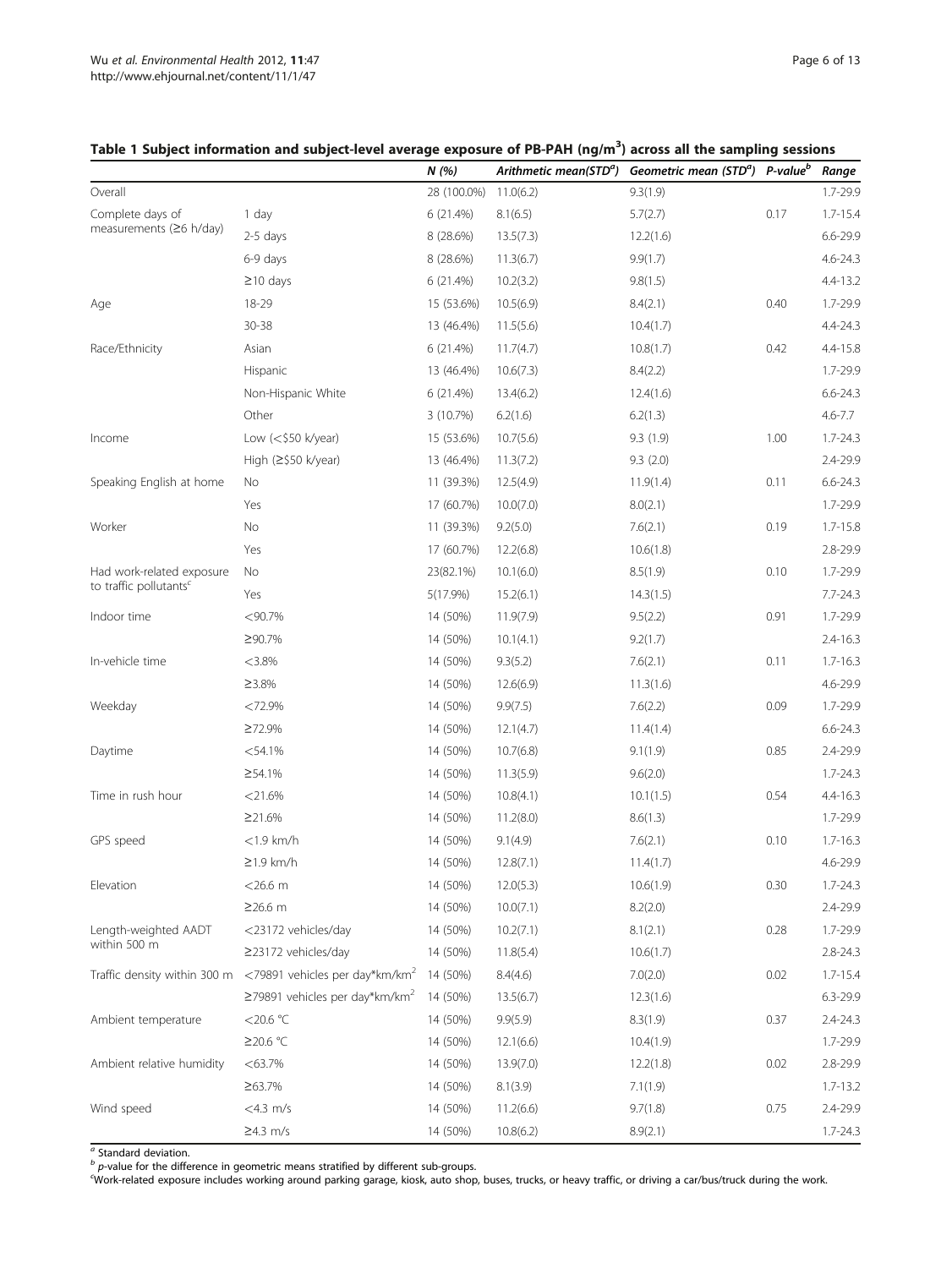significantly higher (p-value  $< 0.05$ ) PB-PAH exposures under conditions of higher traffic density measurements and lower relative humidity when PB-PAH was compared between the upper and lower half of the distributions of the two variables (Table [1](#page-5-0)). Higher PB-PAH exposures of borderline statistical significance (p-value  $\approx 0.1$ ) were found with higher GPS speed, higher percentage of invehicle time, more weekday than weekend measurements, in women who reported work-related exposures, and in women who did not speak English at home.

From the minute-level data we found that the subjects spent 91.3% of their time indoors, 4.5% of their time traveling in vehicles, and 4.2% of their time in doing other activities (Additional file [1](#page-10-0): Table S2). Due to the large number of observations, the difference in geometric means stratified by different sub-groups were all significant ( $p$ -value  $< 0.001$ ) at the minute level. The largest differences among sub-groups were observed by timeactivity category (geometric mean  $46.8 \text{ ng/m}^3$  in-vehicle travel vs. 1.9 ng/m<sup>3</sup> indoor, and 3.2 ng/m<sup>3</sup> other) and by GPS speed  $[56.4 \text{ ng/m}^3 \text{ for speed} > 8 \text{ km/h}$  (likely invehicle travel) vs. 3.0 ng/ $m^3$  for speed 2–8 km/h (likely outdoor walking and slower in-vehicle travel) vs. 2.0 ng/  $m<sup>3</sup>$  for speed < 2 km/h (likely static indoor or outdoor)] (Additional file [1](#page-10-0): Table S1).

#### Correlation analysis

Table [2](#page-7-0) shows the mean, standard deviation, correlation coefficients of square-root transformed daily PB-PAH concentrations and key predictor variables. The PB-PAH exposure was significantly and positively correlated with weekday, the percentage of data collected during the daytime and while in-vehicle, GPS speed, and trafficrelated variables. PB-PAH was significantly but negatively associated with the percentage of data collected during times indoor. The percent of indoor time was strongly and negatively correlated with in-vehicle time, GPS speed, and ambient wind speed, and weakly and negatively correlated with ambient wind speed. The percent of in-vehicle time was strongly and positively correlated with GPS speed and weakly and positively correlated with the percent of daytime. The meteorological variables were not significantly correlated with daily personal PB-PAH exposures.

#### Regression models

Table [3](#page-8-0) shows the final selected linear and mixed effect models for estimating daily PB-PAH exposures (squareroot transformed). The four-variable linear model explained 59% of the variance in the average daily personal exposures ( $N = 180$  person-days). In particular, percent of in-vehicle time, length-weighted AADT, workrelated exposure, and weekday accounted for 48%, 8%, 2%, and 1% of the variances, respectively. The parameter estimates from the linear model and the mixed effect model were almost the same (Table [3\)](#page-8-0). A key advantage of linear model is the ability to estimate an  $\mathbb{R}^2$ .

For subject-level PB-PAH exposure (square-root transformed), the best fitting model was a four-variable linear regression model that had an  $R^2$  of 0.71 and an adjusted  $R<sup>2</sup>$  of 0.66 (Additional file [1](#page-10-0): Table S3). Due to the small sample size  $(N = 28$  subjects), we removed the least significant variable (length-weighted AADT with a partial  $\mathbb{R}^2$  of 0.06) from the model and reported a three-variable model in Table [4](#page-8-0). The final three-variable model explained 65% of the between-subject variance in PB-PAH exposures. Percentage of in-vehicle travel time, percent of weekday time, and work-related exposure explained 39%, 16%, and 10% of the variance, respectively. When we excluded the subjects with only one day of measurements  $(N = 6$  subjects), the model with the same three variables (somewhat different coefficients) produced a lower  $\mathbb{R}^2$  of 0.50 and an adjusted  $\mathbb{R}^2$  of 0.42 (Additional file [1](#page-10-0): Table S4), likely due to a considerable decrease in sample size.

Table [5](#page-8-0) shows the linear regression model for estimating subject-level PB-PAH exposures (square-root transformed) in major time-activity categories  $(N = 74$  person-activity categories; adjusted  $\mathbb{R}^2$ : 0.75). This was to enhance the potential contrasts in the predictors of PB-PAH rather than to predict PB-PAH in each specific microenvironment since the sample sizes were too small for that. In order to ensure the accurate representativeness of each timeactivity category, six records were excluded a priori because they lasted for less than 60 min in total across all the sampling sessions for a particular time-activity category. Square-root of GPS speed, indoor (yes/no), and percent of daytime accounted for 67%, 7%, and 2% of the variance in the PB-PAH exposure, respectively. When we included all the records  $(N = 80$  person-activity categories), the model with the same three variables (slightly different coefficients) had a slightly smaller adjusted  $\mathbb{R}^2$  of 0.73 (Additional file [1](#page-10-0): Table S5).

# **Discussions**

We examined personal PB-PAH exposures by major influential factors and developed regression models to estimate PB-PAH exposures based on GPS-tracking data, traffic activity data, and simple questionnaire information (adjusted  $R<sup>2</sup>$  ranged from 0.58 to 0.75). The strongest predictors of personal PB-PAH exposures were found to be time invehicle and the related GPS speed variable, as well as variables describing other exposures to traffic such as traffic density at nearby streets (length-weighted AADT) and work-related exposures to traffic pollutants. The GPSacquired data made it possible to determine the value of these variables with considerable temporal and spatial accuracy as we reported previously [\[23\]](#page-11-0). Our study adds important new findings to the literature on PB-PAH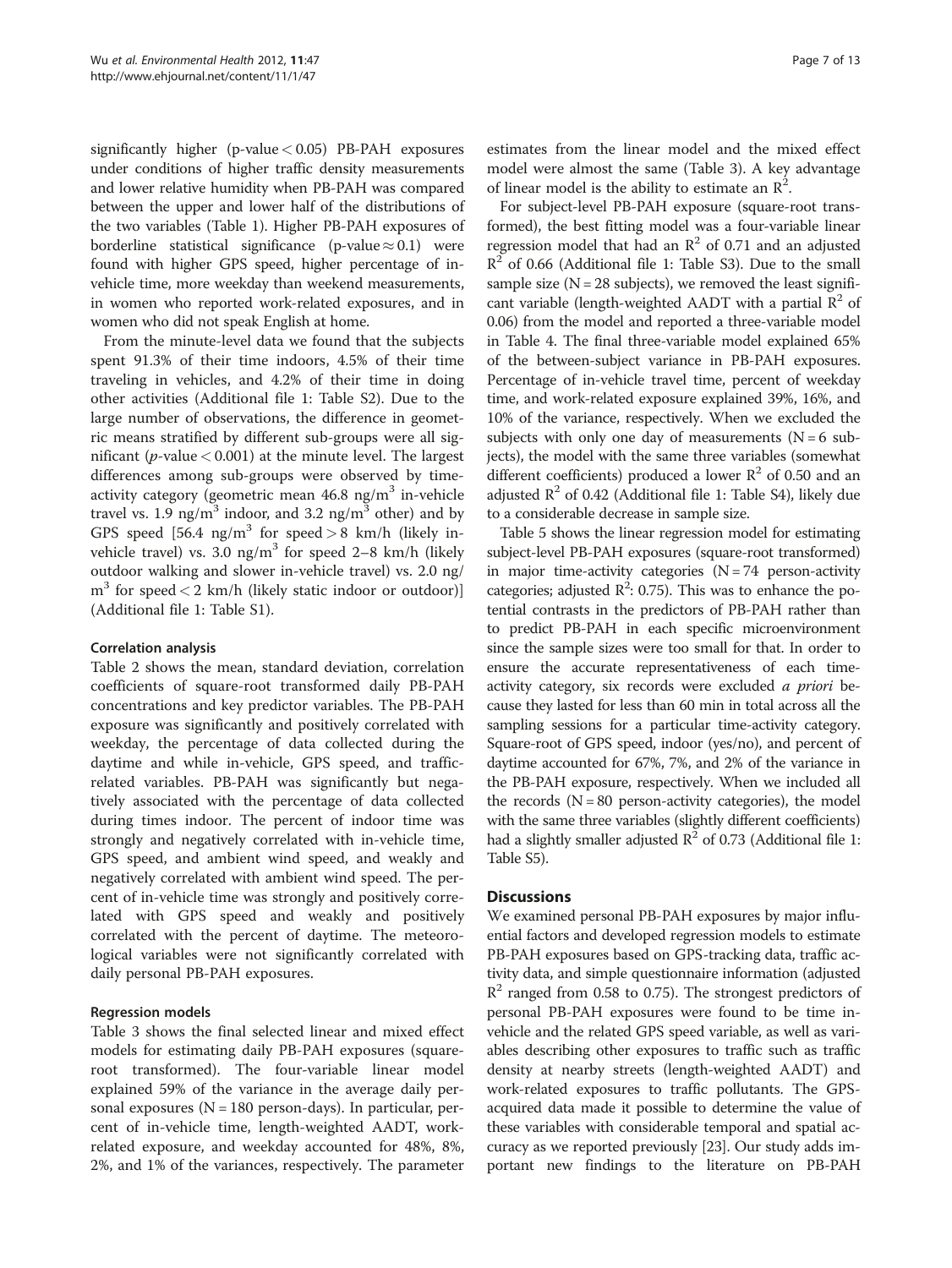|                                                                           | <b>PB-PAH</b><br><b>SQRT<sup>a</sup></b> | Indoor<br>time $(%)$ | In-vehicle Weekday<br>time (%) | (1/0)   | <b>Daytime</b><br>(%) | Time in<br>rush hour (km/h)<br>(%) | GPS speed | Elevation<br>(m) | Length-weighted<br>AADT within 500 m<br>(vehicles/day) | <b>Traffic density</b><br>within 300 m<br>(vehicles<br>per day*km/km <sup>2</sup> ) | <b>Ambient</b><br>temperature<br>$(^{\circ}C)$ | <b>Ambient</b><br>wind speed<br>(m/s) | <b>Ambient</b><br>humidity<br>(%) |
|---------------------------------------------------------------------------|------------------------------------------|----------------------|--------------------------------|---------|-----------------------|------------------------------------|-----------|------------------|--------------------------------------------------------|-------------------------------------------------------------------------------------|------------------------------------------------|---------------------------------------|-----------------------------------|
| N.                                                                        | 180                                      | 180                  | 180                            | 180     | 180                   | 180                                | 180       | 180              | 180                                                    | 180                                                                                 | 180                                            | 180                                   | 180                               |
| Mean                                                                      | 3.0                                      | 90.7                 | 4.6                            | 0.73    | 55.2                  | 22.2                               | 2.3       | 38.1             | 35796.5                                                | 163362.7                                                                            | 21.1                                           | 4.2                                   | 63.0                              |
| Standard deviation                                                        | 1.3                                      | 7.9                  | 5.1                            | 0.44    | 18.2                  | 7.0                                | 2.7       | 80.6             | 30026.1                                                | 211034.8                                                                            | 3.2                                            | 1.7                                   | 12.4                              |
| PB-PAH SQRT <sup>a</sup>                                                  | 1.00                                     |                      |                                |         |                       |                                    |           |                  |                                                        |                                                                                     |                                                |                                       |                                   |
| Indoor time (%)                                                           | $-0.55***$                               | 1.00                 |                                |         |                       |                                    |           |                  |                                                        |                                                                                     |                                                |                                       |                                   |
| In-vehicle time (%)                                                       | $0.69***$                                | $-0.81***$           | 1.00                           |         |                       |                                    |           |                  |                                                        |                                                                                     |                                                |                                       |                                   |
| Weekday (1/0)                                                             | $0.16*$                                  | $-0.07$              | 0.04                           | 1.0     |                       |                                    |           |                  |                                                        |                                                                                     |                                                |                                       |                                   |
| Daytime (%)                                                               | $0.28***$                                | $-0.22**$            | $0.21***$                      | $-0.13$ | 1.00                  |                                    |           |                  |                                                        |                                                                                     |                                                |                                       |                                   |
| Time in rush hour (%)                                                     | 0.07                                     | $-0.04$              | 0.03                           | 0.04    | 0.13                  | 1.00                               |           |                  |                                                        |                                                                                     |                                                |                                       |                                   |
| GPS speed (km/h)                                                          | $0.60***$                                | $-0.74***$           | $0.93***$                      | $-0.06$ | $0.25***$             | 0.01                               | 1.00      |                  |                                                        |                                                                                     |                                                |                                       |                                   |
| Elevation (m)                                                             | $-0.08$                                  | $-0.09$              | 0.07                           | $-0.12$ | $-0.03$               | $-0.06$                            | $0.16*$   | 1.00             |                                                        |                                                                                     |                                                |                                       |                                   |
| Length-weighted<br>AADT within 500 m<br>(vehicles/day)                    | $0.27***$                                | 0.06                 | $-0.02$                        | 0.08    | $0.32***$             | 0.03                               | $-0.06$   | $-0.10$          | 1.00                                                   |                                                                                     |                                                |                                       |                                   |
| Traffic density within<br>300 m (vehicles<br>per day*km/km <sup>2</sup> ) | $0.19*$                                  | 0.11                 | $-0.07$                        | 0.06    | $0.31***$             | 0.04                               | $-0.08$   | $-0.09$          | $0.94***$                                              | 1.00                                                                                |                                                |                                       |                                   |
| Ambient temperature 0.09<br>$(^{\circ}C)$                                 |                                          | 0.06                 | 0.09                           | $-0.02$ | $0.26***$             | $-0.14$                            | 0.13      | $-0.04$          | 0.09                                                   | 0.07                                                                                | 1.00                                           |                                       |                                   |
| Ambient wind<br>speed (m/s)                                               | 0.14                                     | $-0.32***$           | 0.17                           | $-0.06$ | $0.53***$             | $0.15*$                            | $0.20**$  | 0.07             | 0.06                                                   | 0.05                                                                                | 0.07                                           | 1.00                                  |                                   |
| Ambient<br>humidity (%)                                                   | $-0.11$                                  | 0.02                 | $-0.09$                        | 0.06    | $-0.37***$            | 0.06                               | $-0.13$   | 0.02             | $-0.05$                                                | $-0.01$                                                                             | $-0.72***$                                     | $-0.12$                               | 1.00                              |

# <span id="page-7-0"></span>Table 2 Pearson's correlation coefficients for square root of daily PB-PAH exposures and key predictor variables

 $a<sub>a</sub>$  Square-root transformed PB-PAH concentration.

\*p-value  $<$  0.05; \*\*p-value  $<$  0.01; \*\*\*p-value  $<$  0.001.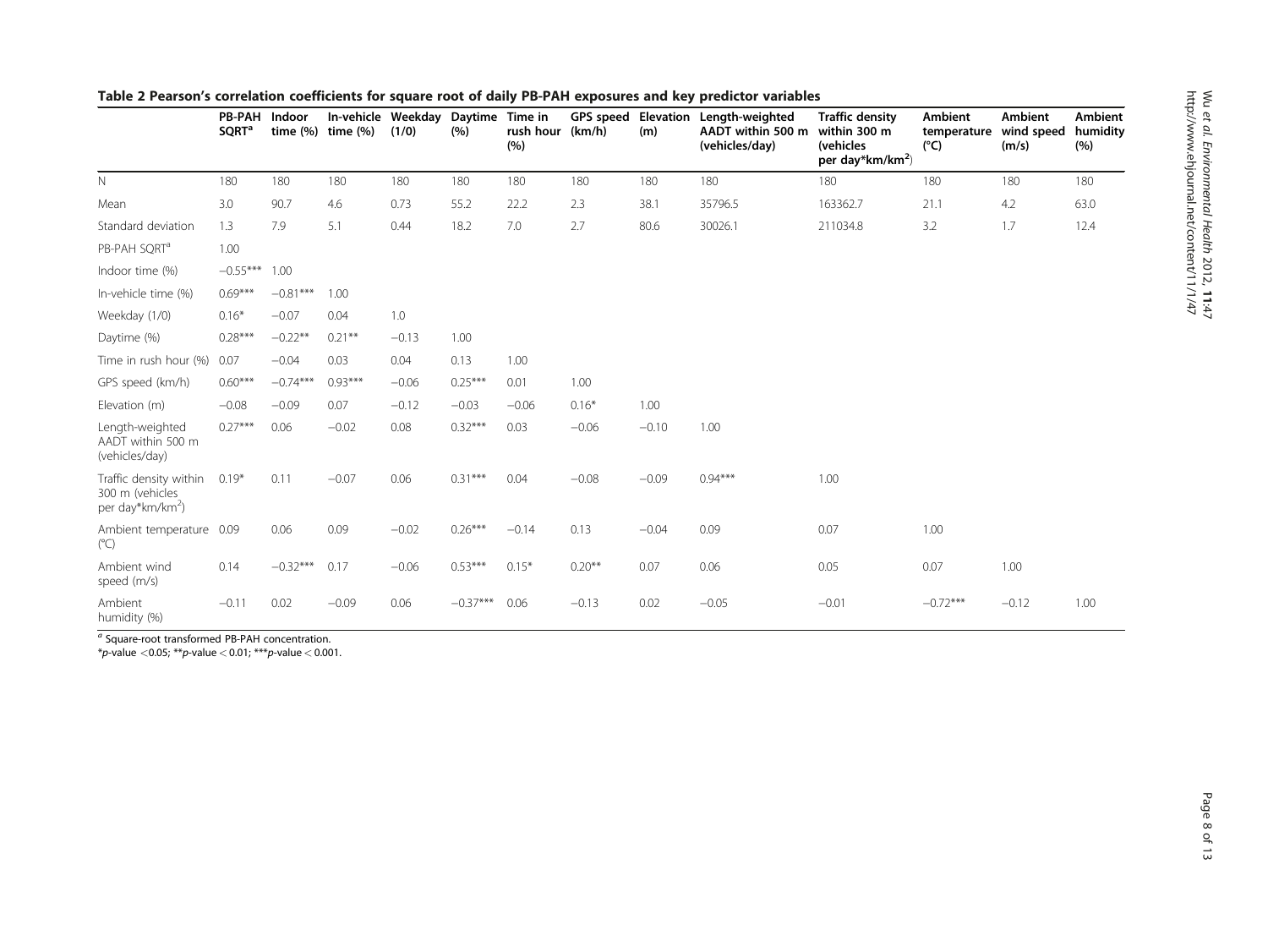|                                                                 |                | General linear regression | Mixed effect<br>model (fixed effects) |                        |            |                |                       |         |
|-----------------------------------------------------------------|----------------|---------------------------|---------------------------------------|------------------------|------------|----------------|-----------------------|---------|
| Variable                                                        | <b>Beta</b>    | <b>Standard error</b>     | p-value                               | Partial R <sup>2</sup> | <b>VIF</b> | <b>Beta</b>    | <b>Standard error</b> | p-value |
| Intercept                                                       | 1.54           | 0.15                      | < .0001                               |                        | 0          | 1.55           | 0.18                  | < .0001 |
| Percent of in-vehicle<br>travel time                            | 16.90          | 1.20                      | < .0001                               | 0.48                   | 1.01       | 17.40          | 1.10                  | < .0001 |
| Length-weighted AADT<br>within 500 m                            | $1.02*10^{-5}$ | $2.10*10^{-6}$            | < 0.0001                              | 0.08                   | 1.05       | $0.94*10^{-5}$ | $3.07*10^{-6}$        | 0.0027  |
| Had work-related exposure<br>to traffic pollutants (yes/no) $a$ | 0.41           | 0.15                      | 0.0080                                | 0.02                   | 1.05       | 0.57           | 0.27                  | 0.0378  |
| Weekday (1/0)                                                   | 0.33           | 0.14                      | 0.0192                                | 0.01                   | 1.01       | 0.31           | 0.13                  | 0.0173  |

<span id="page-8-0"></span>Table 3 Regression model for square root of daily average PB-PAH exposures by subject  $(N = 180)$ 

a<br>Work-related exposure includes working around parking garage, kiosk, auto shop, buses, trucks, or heavy traffic, or driving a car/bus/truck during the work.

exposure assessment in several ways: (1) it is one of the first studies to model personal PB-PAH exposures at a high-temporal resolution; (2) it demonstrated the usefulness of coupling real-time exposure measures with GPS tracking in personal air pollution exposure assessment; and 3) it confirmed the importance of GPS-based timeactivity and GPS speed as a surrogate of on-road exposures in PB-PAH exposure modeling.

Our personal PB-PAH measurements revealed an undeniable contribution from the transport microenvironment. The amount of time in vehicle (on average 4.5% of the total sampling time) explained 48% of the variance in daily personal PB-PAH exposure and 39% of the variance in subject-level exposure. Time in vehicle was the most important determinant of personal PB-PAH exposure, which confirms earlier studies on the relationship between activities and traffic-related air pollution exposure that have suggested an important role for the traffic microenvironment, despite the limited time spent in or near traffic environments [\[29,46,47](#page-11-0)]. Significant exposure misclassification may occur if only residential exposures are considered since time spent in or near transport may provoke dissimilarity in personal exposure between individuals with similar residential exposures. In addition to invehicle time, length-weighted AADT within 500 m explained 8% of the variance in daily PB-PAH exposure. This variable explained approximately 28% of the variance in subject-level indoor PB-PAH exposures (data not shown), which confirms the importance of local traffic emissions to the exposures not only in the commuting environment but also indoors. Finally, the in-vehicle time and GPS speed variables were highly correlated  $(r > 0.90)$ for daily and subject-level data). In-vehicle time tended to correlate slightly better with daily and subject-level total exposures, although the square root of GPS speed was a better predictor in the subject-level microenvironmental model (Table 5) and explained 67% of the variance.

The work-related exposure to traffic-related pollutants explained 10% of the variance in PB-PAH exposure at the subject level and 2% of the variance in daily exposure. The work-related exposures were obtained from the questionnaire based on the typical activity patterns in the past three months of the personal sampling, thus this variable was not able to capture substantial day-today variation in subjects' time activity patterns and PB-PAH exposures. Furthermore, approximately 40% of women did not work, thus their activity patterns may vary considerably on a daily basis compared to full-time workers. We also found that subjects tended to have higher PB-PAH exposures during weekdays than weekends and thus the percent of weekday time explained 16% of the variance in PB-PAH exposures at the subject

Table 4 Regression model for square root of average PB-PAH exposures of each subject across all the sampling  $(N - 28; R^2 - 0.65;$  adjusted  $R^2 - 0.61$ 

| Sessions ( $N = 28$ ; $N = 0.05$ ; agjusted $N = 0.01$ )        |       |                        |               |                  |                  |  |  |  |  |
|-----------------------------------------------------------------|-------|------------------------|---------------|------------------|------------------|--|--|--|--|
| Variable                                                        |       | Beta Standard<br>error | D-<br>value   | Partial<br>$R^2$ | VIF              |  |  |  |  |
| Intercept                                                       | 1.68  | 0.31                   | < 0.001       |                  | $\left( \right)$ |  |  |  |  |
| Percent of in-vehicle<br>travel time                            | 12.19 | 2.35                   | < 0.001       | 0.39             | 1.01             |  |  |  |  |
| Percent of weekday time                                         | 1.14  | 0.39                   | $0.0078$ 0.16 |                  | 1.03             |  |  |  |  |
| Had work-related exposure<br>to traffic pollutants (yes/no) $a$ | 0.77  | 0.30                   | 0.0163        | -0.10            | 1.03             |  |  |  |  |

<sup>a</sup>Work-related exposure includes working around parking garage, kiosk, auto shop, buses, trucks, or heavy traffic, or driving a car/bus/truck during the work. Table 5 Regression model for square root of average PB-PAH exposures of each subject in major time-activity categories (indoor, in-vehicle, and other) across all the sampling sessions (N = 74<sup>a</sup>; R<sup>2</sup> = 0.76; adjusted R<sup>2</sup> = 0.75)

|                    |    | Beta    | Standard<br>error | D-<br>value | Partial<br>$R^2$ | VIF  |  |  |  |
|--------------------|----|---------|-------------------|-------------|------------------|------|--|--|--|
| Intercept          |    | 1.29    | 1.18              | 0.2776      |                  | 0    |  |  |  |
| GPS speed (sgrt)   |    | 0.82    | 0.11              | < .0001     | 0.67             | 1.62 |  |  |  |
| Indoor (yes/no)    |    | $-1.75$ | 0.58              | 0.0039      | 0.07             | 1.72 |  |  |  |
| Percent<br>daytime | of | 3.87    | 1.48              | 0.0108      | 0.02             | 1.65 |  |  |  |

<sup>a</sup>We excluded 6 records that lasted for less than 60 min in total for a particular time-activity category (i.e. indoor, in-vehicle travel, and other).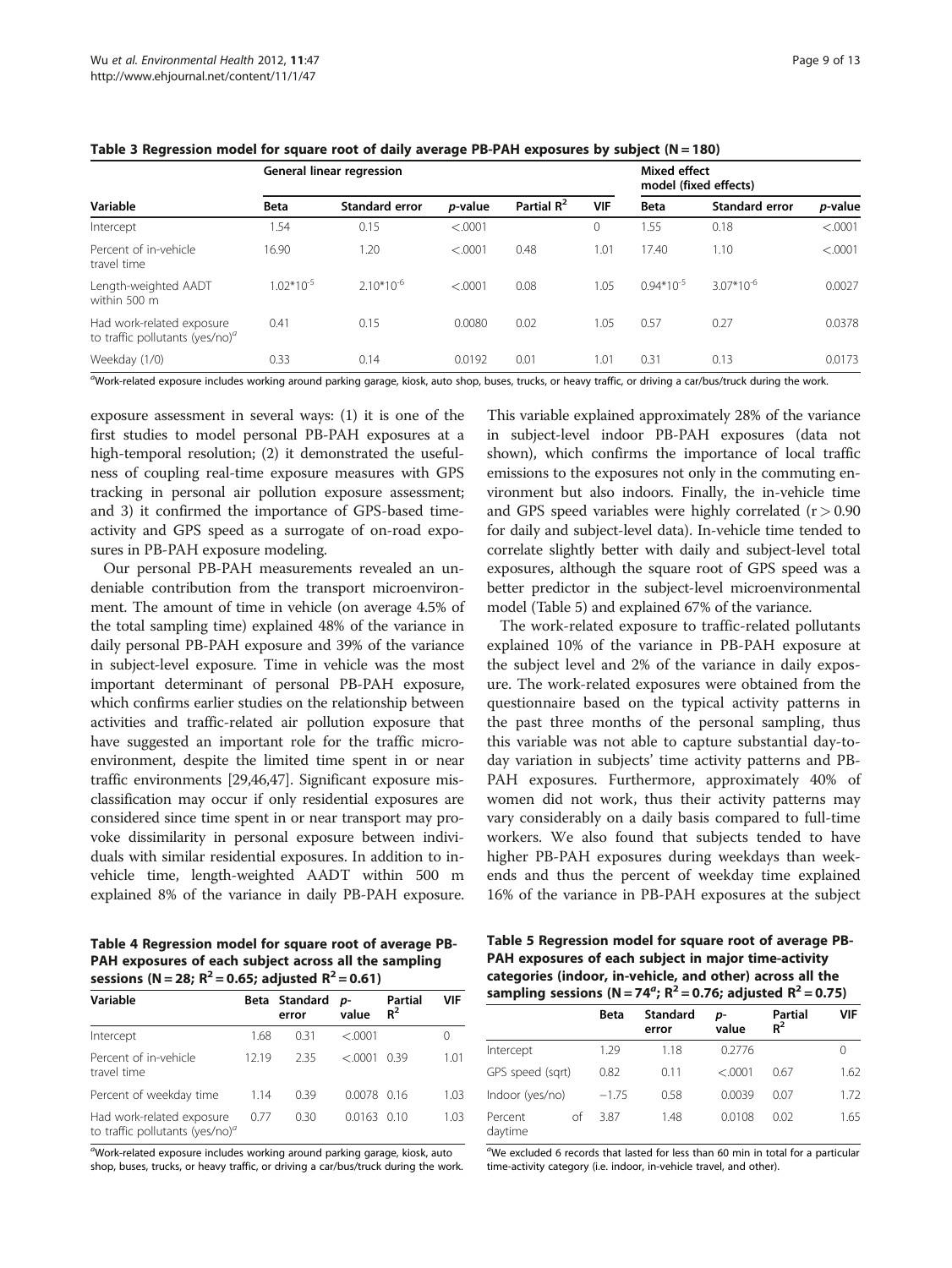level. Previous studies have reported higher ambient concentrations of traffic-related pollutants on weekdays [[48,49\]](#page-11-0), but little is known about the day of week impact on personal exposures. In addition, we found women who did not speak English at home had marginally higher PB-PAH exposures although this variable was not selected in the final prediction models. Further investigation of our data showed that women who did not speak English at home had a higher percent of in-vehicle time than the others (5.9% vs. 4.1%) although the difference was not significant ( $p$ -value = 0.35).

We found that the percent of indoor time was negatively associated with PB-PAH exposure, which is expected due to few PB-PAH sources indoors in this study. Although we did observe and remove high PB-PAH concentrations indoors (e.g. five 1-min exposures exceeding 1000  $\text{ng/m}^3$ ), such events had little influence on the overall average exposures since they occurred occasionally and lasted for a very short period (e.g. one minute). In fact, the models changed little when we included the five outliers with extremely high indoor concentrations (data not shown). This lack of impact on PB-PAH by the indoor environment is likely because we only recruited non-smokers and the prevalence of other indoor sources (e.g. ETS, wood-burning, grilling, and barbecue) was relatively low. California had the  $2<sup>nd</sup>$  lowest smoking rate (14% in adult population) among all the states in the U.S. [[50](#page-11-0)] and smoking was prohibited in almost all indoor and outdoor public places in California [[51\]](#page-11-0). Indoor wood-burning or indoor grill/barbecue was not common because of the warm climate of southern California and that our samples were mostly collected in the warm season. However, in other regions or other populations, these non-traffic related indoor sources may contribute more to personal PB-PAH exposures than what was shown in our study.

The geometric mean of PB-PAH exposures tended to be higher in rush hours than non-rush hours at the minute level (Additional file [1](#page-10-0): Table S1), but the pattern was opposite at the subject level (not statistically significant) (Table [1](#page-5-0)). We found that the geometric mean of one-minute PB-PAH concentrations started to increase remarkably at 6 AM, peaked at 7 AM (geometric mean = 5.1  $\text{ng/m}^3$ ), dropped gradually from 9 AM to 2 PM, peaked again at 4 PM (geometric mean = 3.4 ng/ m<sup>3</sup>), and started to drop gradually from 5 PM till 1 AM in the morning (Additional file [1](#page-10-0): Table S6). We observed a late afternoon peak (3–5 PM) in PB-PAH exposure, but not the evening rush hour peak that occurs at 4–7 PM. Since about 40% of the study participants did not work, they may have picked up their children or done errands in the late afternoon or other times of the day. We found that on average the subjects spent approximately 9.8% and 7.1% of the time traveling in vehicles during 3–5 PM and 4–7 PM, respectively. Thus, the rush hour variable may not appropriately capture their time in traffic.

No meteorological variables were entered into the predictive models. This is likely because we modeled personal exposure rather than ambient outdoor pollutant concentrations. Personal exposures are strongly influenced by near-source activities of human subjects. Although subject-level PB-PAH exposure was significantly higher  $(r = 0.02)$  in the group with lower relative humidity (Table [1](#page-5-0)), the continuous measure of relative humidity was only marginally correlated with subject-level exposure  $(r = 0.10)$  and was not selected in the final models. In addition to wind, temperature, and relative humidity, we also examined the usefulness of the atmospheric stability class data modeled every three hours at 40 km by 40 km resolution from the nearest EDAS modeling grid of the National Oceanic and Atmospheric Administration ([http://www.arl.noaa.gov/ready.html\)](http://www.arl.noaa.gov/ready.html). However, the stability variables were not significantly associated with PB-PAH exposures, likely due to substantial uncertainties associated with the modeled stability estimate.

A major limitation of the study is the semiquantitative feature of the PAS sampler. The PAS may respond differently to individual PAH species thus the PAS signal may not be directly proportional to the concentration of individual species [\[34\]](#page-11-0). In addition, the components of the PAH mixtures may differ by emission sources (e.g. traffic, tobacco smoke, wood combustion, food grill), thus the PAS measurements reflect not only the total concentration but also the nature of the PAH mixtures in different microenvironments. This creates uncertainty in the exposure measures among different microenvironments. Despite the limitations, the PAS sampler is the only available instrument that is capable of continuous personal PB-PAH monitoring. The highly informative nature of the predictive models (adjusted  $R^2$ : 0.58-0.75) is a testament to the approach, which could be adapted to methods using more accurate instruments in the future if they become available.

Other time-activity patterns such as biking and travel by bus and subways may also be associated with high levels of exposure to traffic-related air pollutants including PB-PAH [\[52](#page-11-0)[-54](#page-12-0)]. However, no subjects reported traveling in an underground train, by bus, or biking based on our questionnaire on the means of transportation. Therefore, we did not examine the other travel modes in this study although they may be important in other studies and regions where subjects may engage in these activities frequently.

We did not use diaries to track subjects' activities that may significantly influence their exposure levels (e.g. near a smoker, cooking) but are not easily obtained from the GPS data alone, mainly because the collection of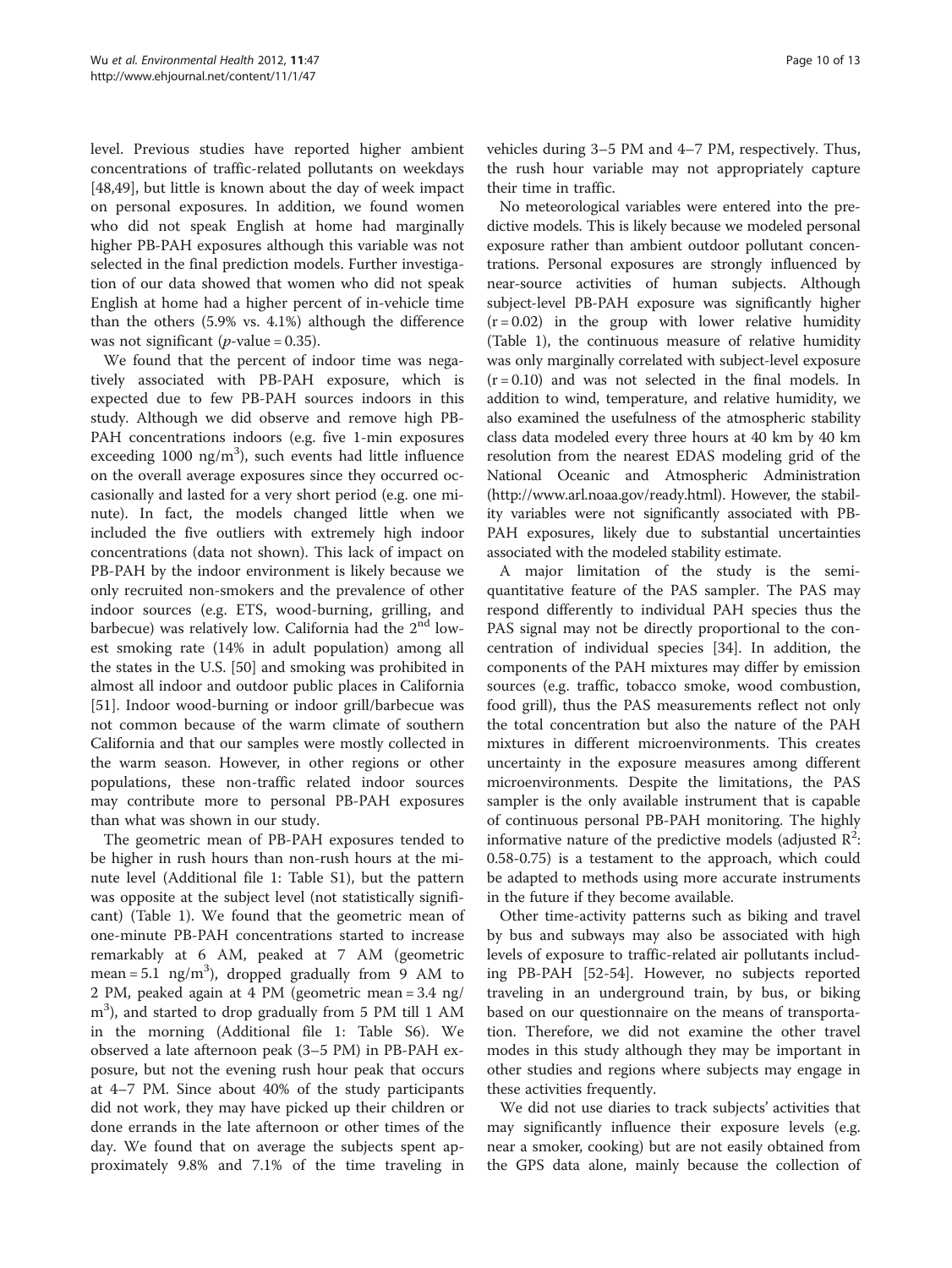<span id="page-10-0"></span>such detailed information may significantly increase the burden to the subjects. Combining the GPS data with simple questionnaire or diary data may further improve the model performance. Additionally, our subjects were only pregnant women or women who had delivered babies within one year of the sampling dates. Other population groups (e.g. children, men, other women) and subjects in other regions may have different time-activity patterns than our study participants. However, we believe that the method of coupling real-time exposure sampling with GPS time-activity tracking and the application of GPS data in exposure modeling can be easily adapted to other populations in different studies.

We found higher PB-PAH exposures in the winter with a geometric mean (based on one-minute data) of 4.8 ng/m<sup>3</sup> and 2.3 ng/m<sup>3</sup> in the cool and warm season, respectively (Additional file 1: Table S2). Unfortunately, less than 5% of our data were collected during the cool season. Thus we could not examine the seasonal difference. Future research may improve model prediction by sampling in different seasons and measuring a more diverse and larger number of subjects.

# Conclusions

We developed regression models to estimate PB-PAH exposures based on GPS-tracking data, traffic activity and roadway data, and simple questionnaire information (adjusted  $\mathbb{R}^2$  ranging from 0.58 to 0.75). Time in vehicle was the most important determinant of personal PB-PAH and explained 48% of the variance in daily personal PB-PAH exposure and 39% of the variance in subject-level exposure. The other major predictors included lengthweighted traffic count, work-related exposure to trafficrelated pollutants, and percent of weekday time. We demonstrated the importance of coupling real-time exposure measures with GPS time-activity tracking in personal air pollution exposure assessment. The methods presented here can be applied to large epidemiologic cohort studies interested in the effects of PB-PAH exposure where there is also a desire to limit participant burden.

# Additional file

[Additional file 1:](http://www.biomedcentral.com/content/supplementary/1476-069X-11-47-S1.doc) Table S1. Distribution of PAH exposure. Table S2. Summary of one-minute PAH exposure levels (ng/m<sup>3</sup>) by key variables. Table S3. Regression model for square root of average PAH exposures of each subject across all the sampling sessions – four-variable model (N = 28;  $R^2$  = 0.71; adjusted  $R^2$  = 0.66). Table S4. Regression model for square root of average PAH exposures of each subject across all the sampling sessions (six subjects with only one-day of measurement data excluded. N = 22;  $R^2$  = 0.50; adjusted  $R^2$  = 0.42). Table S5. Regression model for square root of average PAH exposures of each subject in major time-activity categories (indoor, in-vehicle, and other) across all the sampling sessions (N = 80;  $R^2$  = 0.74; adjusted  $R^2$  = 0.73). Table S6. Diurnal distribution of geometric means of one-minute PAH exposures (ng/m<sup>3</sup>). Figure S1. The non-linear relationship between square root of daily PAH exposure and average GPS speed.

#### Abbreviations

GPS: Global positioning systems; PB-PAH: Particle-bound polycyclic aromatic hydrocarbon; PAS: Photoelectric aerosol sensor.

#### Competing interests

The authors declare that they have no competing interests.

#### Acknowledgements

The study was supported by the National Institute of Environmental Health Sciences (NIEHS R21ES016379), the Health Effect Institute (HEI 4787-RFA09- 4110-3 WU), and the National Children's Study (Formative Research: LOI3- ENV-4-A #14 under Contract No. HHSN27555200503415). We thank Edul Chikhliwala at EcoChem Analytics and Thomas Tracy Allen at EME Systems for their help with the PAS samplers. It would not have been possible without the study participants who generously allowed us to administer questionnaire interview and track their personal exposure and activities for multiple days. We thank the following UCI staff and undergraduate students who helped in subjects recruiting and data inputs: Andy Dang, Jeremy Chen, Edward Chu, Patrick Fulgencio, April Nicole Lee, David Nguyen, Michael Nguyen, Franchesca Ocasio, Nina O'Neal, Guanying Ma, Takako Mizuno, Naadia Salihue, Stephanie Ng, Anita Venkatesen.

#### Author details

<sup>1</sup> Program in Public Health, College of Health Sciences, University of California, Irvine, USA. <sup>2</sup>Department of Epidemiology, School of Medicine University of California, Irvine, USA. <sup>3</sup>Department of Environmental Science, Policy, & Management, University of California, Berkeley, USA.

#### Authors' contributions

JW is the PI of this study. JW conceptualized the study, developed the methods, analyzed the data, and drafted the manuscript. TT and LL helped in data analysis. GJ played a major role in collecting the PB-PAH and GPS measurement data. RD helped conceptualize the study and provided important intellectual content for the manuscript. All authors assisted in the interpretation of results and contributed towards the final version of the manuscript. All authors read and approved the final manuscript.

#### Received: 29 March 2012 Accepted: 11 June 2012 Published: 11 July 2012

#### References

- 1. Lewtas J: Air pollution combustion emissions: characterization of causative agents and mechanisms associated with cancer, reproductive, and cardiovascular effects. Mutat Res 2007, 636:95–133.
- 2. Zhu XL, Fan ZH, Wu XM, Jung KH, Ohman-Strickland P, Bonanno LJ, Lioy PJ: Ambient concentrations and personal exposure to polycyclic aromatic hydrocarbons (PAH) in an urban community with mixed sources of air pollution. Journal of Exposure Science and Environmental Epidemiology 2011, 21:437–449.
- 3. Naumova YY, Eisenreich SJ, Turpin BJ, Weisel CP, Morandi MT, Colome SD, Totten LA, Stock TH, Winer AM, Alimokhtari S, Kwon J, Shendell D, Jones J, Maberti S, Wall SJ: Polycyclic aromatic hydrocarbons in the indoor and outdoor air of three cities in the US. Environmental Science & Technology 2002, 36:2552–2559.
- 4. Delfino RJ, Staimer N, Tjoa T, Arhami M, Polidori A, Gillen DL, Kleinman MT, Schauer JJ, Sioutas C: Association of biomarkers of systemic inflammation with organic components and source tracers in quasi-ultrafine particles. Environ Health Perspect 2010, 118:756–762.
- 5. Lee MS, Magari S, Christiani DC: Cardiac autonomic dysfunction from occupational exposure to polycyclic aromatic hydrocarbons. Occup Environ Med 2011, 68:474–478.
- Grant WB: Air pollution in relation to U.S. cancer mortality rates: an ecological study; likely role of carbonaceous aerosols and polycyclic aromatic hydrocarbons. Anticancer Res 2009, 29:3537–3545.
- 7. Hoshuyama T, Pan G, Tanaka C, Feng Y, Yu L, Liu T, Liu L, Hanaoka T, Takahashi K: Mortality of iron-steel workers in Anshan, China: a retrospective cohort study. Int J Occup Environ Health 2006, 12:193–202.
- 8. Perera FP, Jedrychowski W, Rauh V, Whyatt RM: Molecular epidemiologic research on the effects of environmental pollutants on the fetus. Environ Health Perspect 1999, 107(Suppl 3):451–460.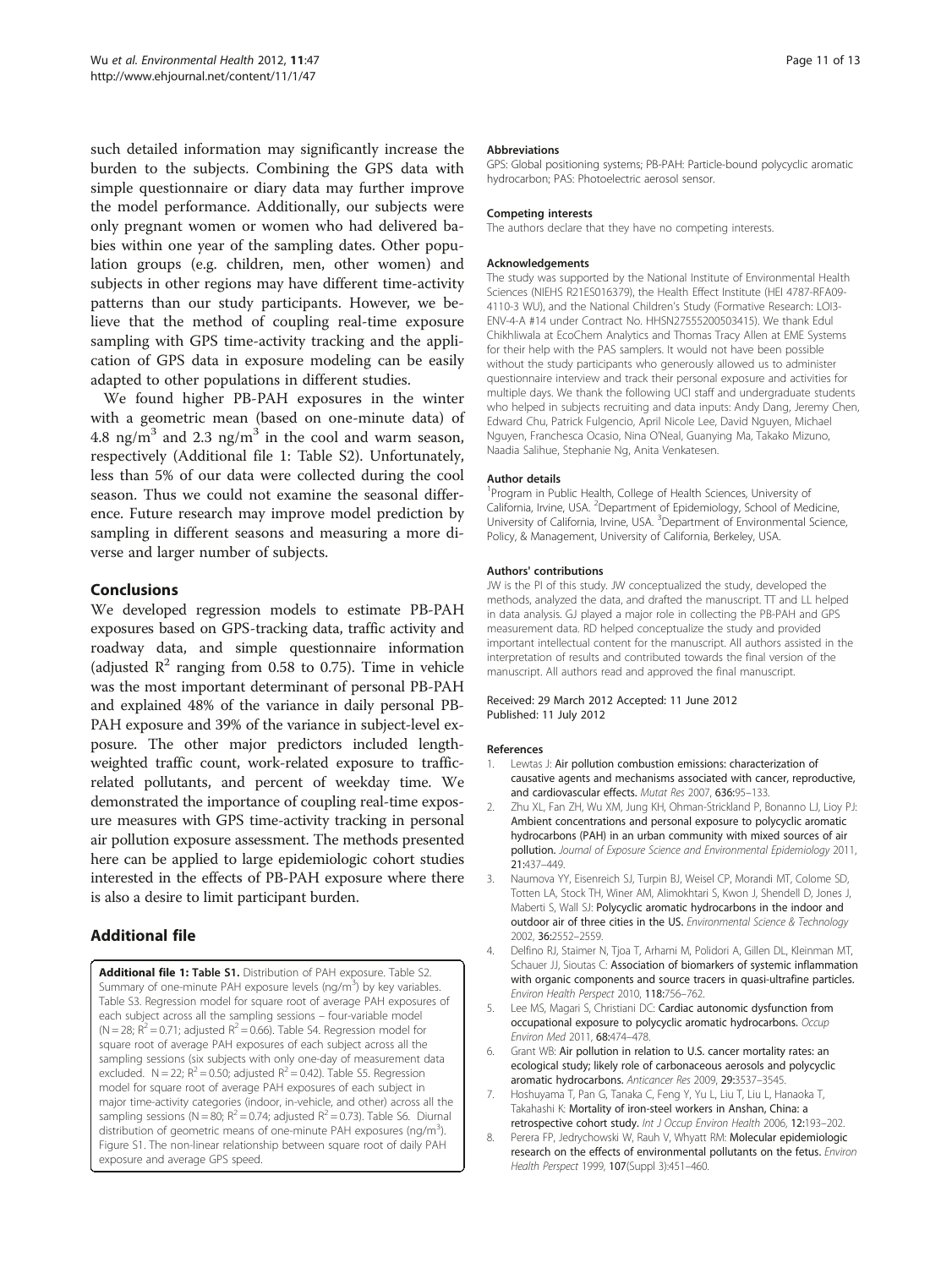- <span id="page-11-0"></span>9. Perera FP, Whyatt RM, Jedrychowski W, Rauh V, Manchester D, Santella RM, Ottman R: Recent developments in molecular epidemiology: A study of the effects of environmental polycyclic aromatic hydrocarbons on birth outcomes in Poland. Am J Epidemiol 1998, 147:309–314.
- 10. Dejmek J, Selevan SG, Benes I, Solansky I, Sram RJ: Fetal growth and maternal exposure to particulate matter during pregnancy. Environ Health Perspect 1999, 107:475–480.
- 11. Dejmek J, Solansky I, Benes I, Lenicek J, Sram RJ: The impact of polycyclic aromatic hydrocarbons and fine particles on pregnancy outcome. Environ Health Perspect 2000, 108:1159–1164.
- 12. Wu J, Hou H, Ritz B, Chen Y: Exposure to polycyclic aromatic hydrocarbons and missed abortion in early pregnancy in a Chinese population. Sci Total Environ 2010, 408:2312–2318.
- 13. Eiguren-Fernandez A, Avol EL, Thurairatnam S, Hakami M, Froines JR, Miguel AH: Seasonal influence on vapor- and particle-phase polycyclic aromatic hydrocarbon concentrations in school communities located in Southern California. Aerosol Science and Technology 2007, 41:438–446.
- 14. Mugica V, Hernandez S, Torres M, Garcia R: Seasonal Variation of Polycyclic Aromatic Hydrocarbon Exposure Levels in Mexico City. Journal of the Air & Waste Management Association 2010, 60:548–555.
- 15. Eiguren-Fernandez A, Miguel AH, Froines JR, Thurairatnam S, Avol EL: Seasonal and spatial variation of polycyclic aromatic hydrocarbons in vapor-phase and PM 2.5 in Southern California urban and rural communities. Aerosol Science and Technology 2004, 38:447–455.
- 16. ATSDR (Agency for Toxic Substances and Disease Registry): Toxicological Profile for Polycyclic Aromatic Hydrocarbons (PAHs) Department of Health and Human Services, Public Health Service Atlanta, GE: U.S; 1995.
- 17. Ramirez N, Cuadras A, Rovira E, Marce RM, Borrull F: Risk Assessment Related to Atmospheric Polycyclic Aromatic Hydrocarbons in Gas and Particle Phases near Industrial Sites. Environmental Health Perspectives 2011, 119:1110–1116.
- 18. Wilson JG, Kingham S, Pearce J, Sturman AP: A review of intraurban variations in particulate air pollution: Implications for epidemiological research. Atmospheric Environment 2005, 39:6444–6462.
- 19. Aquilina NJ, Delgado-Saborit JM, Gauci AP, Baker S, Meddings C, Harrison RM: Comparative modeling approaches for personal exposure to particle-associated PAH. Environ Sci Technol 2010, 44:9370–9376.
- 20. Burstyn I, Kromhout H, Kauppinen T, Heikkila P, Boffetta P: Statistical modelling of the determinants of historical exposure to bitumen and polycyclic aromatic hydrocarbons among paving workers. Annals of Occupational Hygiene 2000, 44:43–56.
- 21. Elgethun K, Yost MG, Fitzpatrick CT, Nyerges TL, Fenske RA: Comparison of global positioning system (GPS) tracking and parent-report diaries to characterize children's time-location patterns. J Expo Sci Environ Epidemiol 2007, 17:196–206.
- 22. Phillips ML, Hall TA, Esmen NA, Lynch R, Johnson DL: Use of global positioning system technology to track subject's location during environmental exposure sampling. J Expo Anal Environ Epidemiol 2001, 11:207–215.
- 23. Wu J, Jiang C, Houston D, Baker D, Delfino R: Automated time activity classification based on global positioning system (GPS) tracking data. Environ Health 2011, 10:101.
- 24. Choi H, Perera F, Pac A, Wang L, Flak E, Mroz E, Jacek R, Chai-Onn T, Jedrychowski W, Masters E, Camann D, Spengler J: Estimating individuallevel exposure to airborne polycyclic aromatic hydrocarbons throughout the gestational period based on personal, indoor, and outdoor monitoring. Environ Health Perspect 2008, 116:1509–1518.
- 25. Harrison RM, Delgado-Saborit JM, Baker SJ, Aquilina N, Meddings C, Harrad S, Matthews I, Vardoulakis S, Anderson HR: Measurement and modeling of exposure to selected air toxics for health effects studies and verification by biomarkers. In HEI Research Report 143. Health Effects Institute: Boston, MA; 2009.
- 26. Polidori A, Hu S, Biswas S, Delfino RJ, Sioutas C: Real-time characterization of particle-bound polycyclic aromatic hydrocarbons in ambient aerosols and from motor-vehicle exhaust. Atmospheric Chemistry and Physics 2008, 8:1277–1291.
- 27. Dubowsky SD, Wallace LA, Buckley TJ: The contribution of traffic to indoor concentrations of polycyclic aromatic hydrocarbons. J Expo Anal Environ Epidemiol 1999, 9:312–321.
- 28. Marr LC, Dzepina K, Jimenez JL, Reisen F, Bethel HL, Arey J, Gaffney JS, Marley NA, Molina LT, Molina MJ: Sources and transformations of particle-

bound polycyclic aromatic hydrocarbons in Mexico City. Atmospheric Chemistry and Physics 2006, 6:1733–1745.

- 29. Westerdahl D, Fruin S, Sax T, Fine PM, Sioutas C: Mobile platform measurements of ultrafine particles and associated pollutant concentrations on freeways and residential streets in Los Angeles. Atmospheric Environment 2005, 39:3597–3610.
- 30. Matter U, Siegmann HC, Burtscher H: Dynamic field measurements of submicron particles from diesel engines. Environmental Science & Technology 1999, 33:1946–1952.
- 31. Mcdow SR, Giger W, Burtscher H, Schmidtott A, Siegmann HC: Polycyclic Aromatic-Hydrocarbons and Combustion Aerosol Photoemission. Atmospheric Environment Part a-General Topics 1990, 24:2911–2916.
- 32. Ramamurthi M, Chuang JC: Field and Laboratory Evaluations of a Real-Time PAH Analyzer. EPA/600/R-97/034. Research Triangle Park. NC: U.S: Environmental Protection Agency, National Exposure Research Laboratory; 1997.
- 33. Agnesod G, DeMaria R, Fontana M, Zublena M: Determination of PAH in airborne particulate: Comparison between off-line sampling techniques and an automatic analyser based on a photoelectric aerosol sensor. Science of the Total Environment 1996, 190:443-449.
- 34. Niessner R: The Chemical Response of the Photoelectric Aerosol Sensor (Pas) to Different Aerosol Systems. Journal of Aerosol Science 1986, 17:705–714.
- 35. Kurniawan A, Schmidt-Ott A: Monitoring the soot emissions of passing cars. Environmental Science & Technology 2006, 40:1911–1915.
- 36. Tang S, Johnson R, Lanni T, Webster W: Monitoring of PM-bound polycyclic aromatic hydrocarbons from diesel vehicles by photoelectric aerosol sensor (PAS). SAE Technical Paper Series No. 2001-01-3578. Albany, NY: Division of Air Resources, New York State Department of Environmental Conservation; 2001.
- 37. EcoChem Analytics: User's Guide for PAS 2000CE & DC 2000CE. League City, TX: EcoChem Analytics, Inc; 2005.
- 38. American Lung Association: State of the AIR 2011. Washington, DC: American Lung Association; 2011.
- 39. U.S. Census Bureau: Population and Housing Occupancy Status: 2010 United States -- Metropolitan Statistical Area. Washing, DC: U.S. Census Bureau; 2010.
- 40. Port Industry Statistics: North American Port Container Traffic (1990–2009) Port Industry Statistics: North American Port Container Traffic (1990–2009); [http://www.aapa-ports.org/Industry/content.cfm?ItemNumber = 900]
- 41. Wu J, Jiang C, Liu Z, Houston D, Jaimes G, McConnell R: Performances of Different Global Positioning System Devices for Time-Location Tracking in Air Pollution Epidemiological Studies. Environ Health Insights 2010, 4:93-108.
- 42. Wu J, Funk TH, Lurmann FW, Winer AM: Improving Spatial Accuracy of Roadway Networks and Geocoded Addresses. Transactions in GIS 2005, 9:585–601.
- 43. Zhu YF, Hinds WC, Kim S, Shen S, Sioutas C: Study of ultrafine particles near a major highway with heavy-duty diesel traffic. Atmos Environ 2002, 36:4323–4335.
- 44. Hu SS, Fruin S, Kozawa K, Mara S, Paulson SE, Winer AM: A wide area of air pollutant impact downwind of a freeway during pre-sunrise hours. Atmos Environ 2009, 43:2541–2549.
- 45. Efron B, Hastie T, Johnstone I, Tibshirani R: Least angle regression. Annals of Statistics 2004, 32:407–451.
- 46. Dons E, Panis LI, Van Poppel M, Theunis J, Willems H, Torfs R, Wets G: Impact of time-activity patterns on personal exposure to black carbon. Atmospheric Environment 2011, 45:3594–3602.
- 47. Beckx C, Panis LI, Uljee I, Arentze T, Janssens D, Wets G: Disaggregation of nation-wide dynamic population exposure estimates in The Netherlands: Applications of activity-based transport models. Atmospheric Environment 2009, 43:5454–5462.
- Morawska L, Jayaratne ER, Mengersen K, Jamriska M, Thomas S: Differences in airborne particle and gaseous concentrations in urban air between weekdays and weekends. Atmospheric Environment 2002, 36:4375–4383.
- 49. Maciejczyk PB, Offenberg JH, Clemente J, Blaustein M, Thurston GD, Chen LC: Ambient pollutant concentrations measured by a mobile laboratory in South Bronx, NY. Atmospheric Environment 2004, 38:5283–5294.
- 50. Centers for Disease Control and Prevention: Tobacco Control State Highlights, 2010. Atlanta: U.S: Department of Health and Human Services, Centers for Disease Control and Prevention, National Center for Chronic Disease Prevention and Health Promotion, Office on Smoking and Health; 2010.
- 51. California Assembly Bill 13: California Smoke-Free Workplace Act. California Smoke-Free Workplace Act: California Smoke-Free Workplace Act; 1994.
- 52. Nieuwenhuijsen MJ, Gomez-Perales JE, Colvile RN: Levels of particulate air pollution, its elemental composition, determinants and health effects in metro systems. Atmospheric Environment 2007, 41:7995–8006.